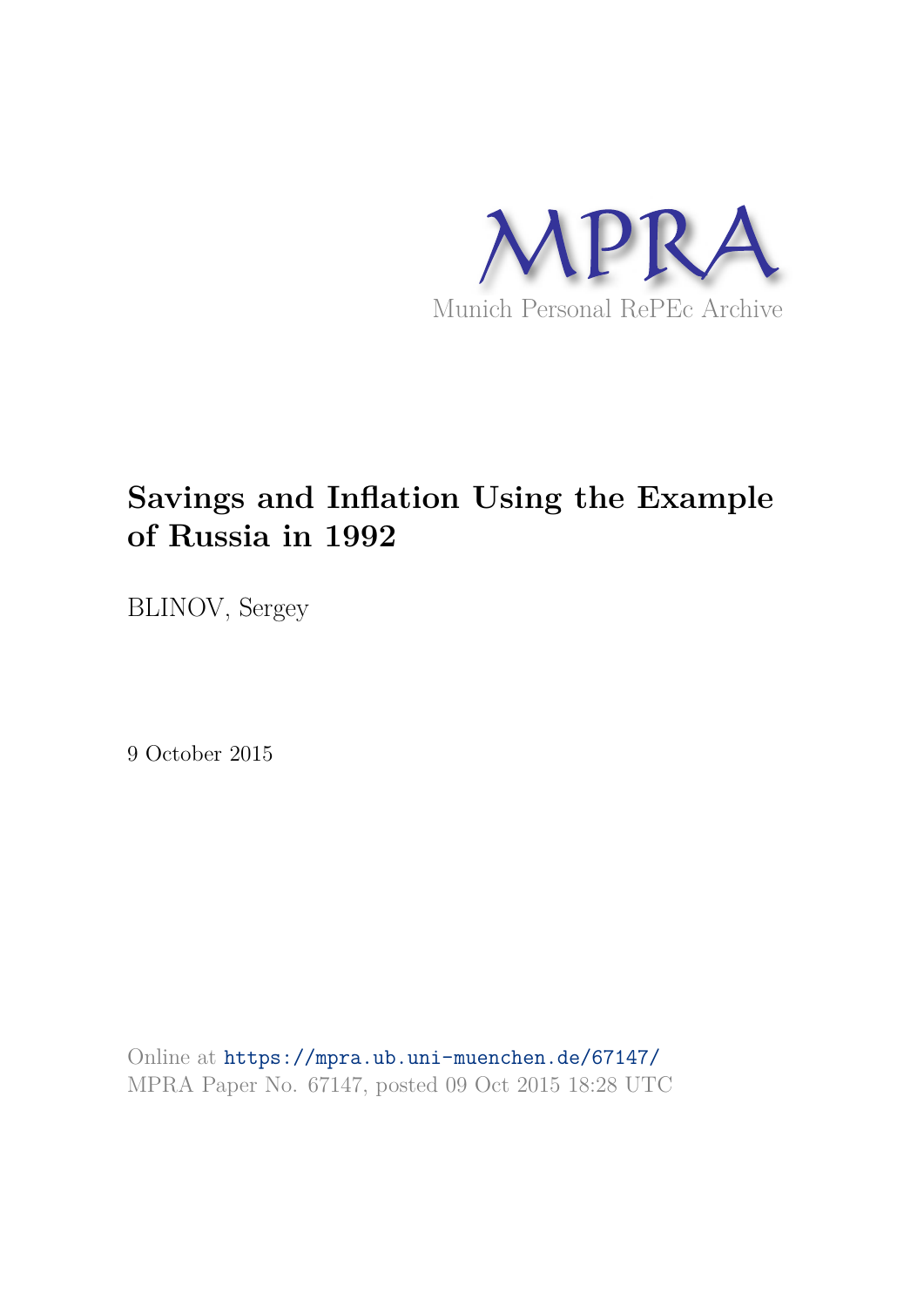# SAVINGS AND INFLATION USING THE EXAMPLE OF RUSSIA IN 1992

### **Abstract**

<u>.</u>

Savings are a huge boon for the economy. This means both growth today and prospects for growth tomorrow. This is both an investment resource and a medicine for inflation. However, mistakes made in managing the savings by economic authorities, may turn everything upside down and then the savings become a cause of inflation and many other economic woes. This is exactly what happened in the far-off 1992 in Russia. Two approaches: reliable tools and advantages of the bond type form of savings would enable Russia to quickly create a significant stock of «long» money and increase the GDP and, at the same time, significantly reduce inflation.

**Key words:** Savings, Inflation, Shock Therapy, Transitional Economies, Russia

**JEL Classification: E20, E21, E31, E32, E52, E65, N10, P20, P24**

<sup>&</sup>lt;sup>1</sup> E-mail: [senib2005@yandex.ru](mailto:senib2005@yandex.ru) or [blinov@kamaz.org](mailto:blinov@kamaz.org) . Other publications by the author are obtainable from the web site of the «Expert» Magazin[e http://expert.ru/dossier/author/sergej-blinov/](http://expert.ru/dossier/author/sergej-blinov/) (in Russian) and from web site of working papers of Munich Universit[y https://mpra.ub.uni](https://mpra.ub.uni-muenchen.de/cgi/stats/report/authors/bf480d57955185746d0334cceeb14857/)[muenchen.de/cgi/stats/report/authors/bf480d57955185746d0334cceeb14857/](https://mpra.ub.uni-muenchen.de/cgi/stats/report/authors/bf480d57955185746d0334cceeb14857/) (both in Russian and in English)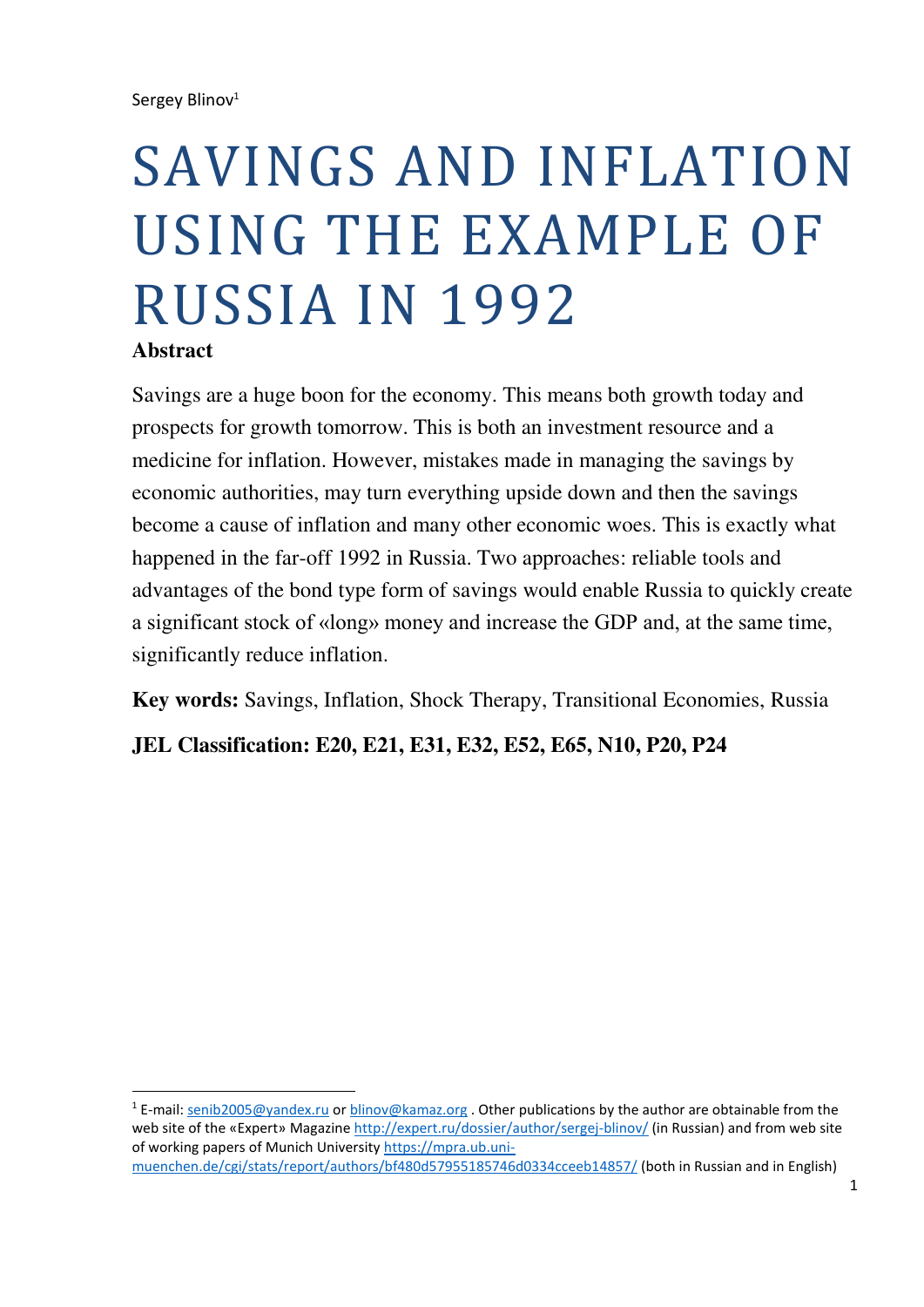# TABLE OF CONTENTS

| FOR SAVINGS TO GROW IN RUSSIA, IT IS REQUIRED THAT INSTRUMENTS BE CREATED22 |  |
|-----------------------------------------------------------------------------|--|
|                                                                             |  |
|                                                                             |  |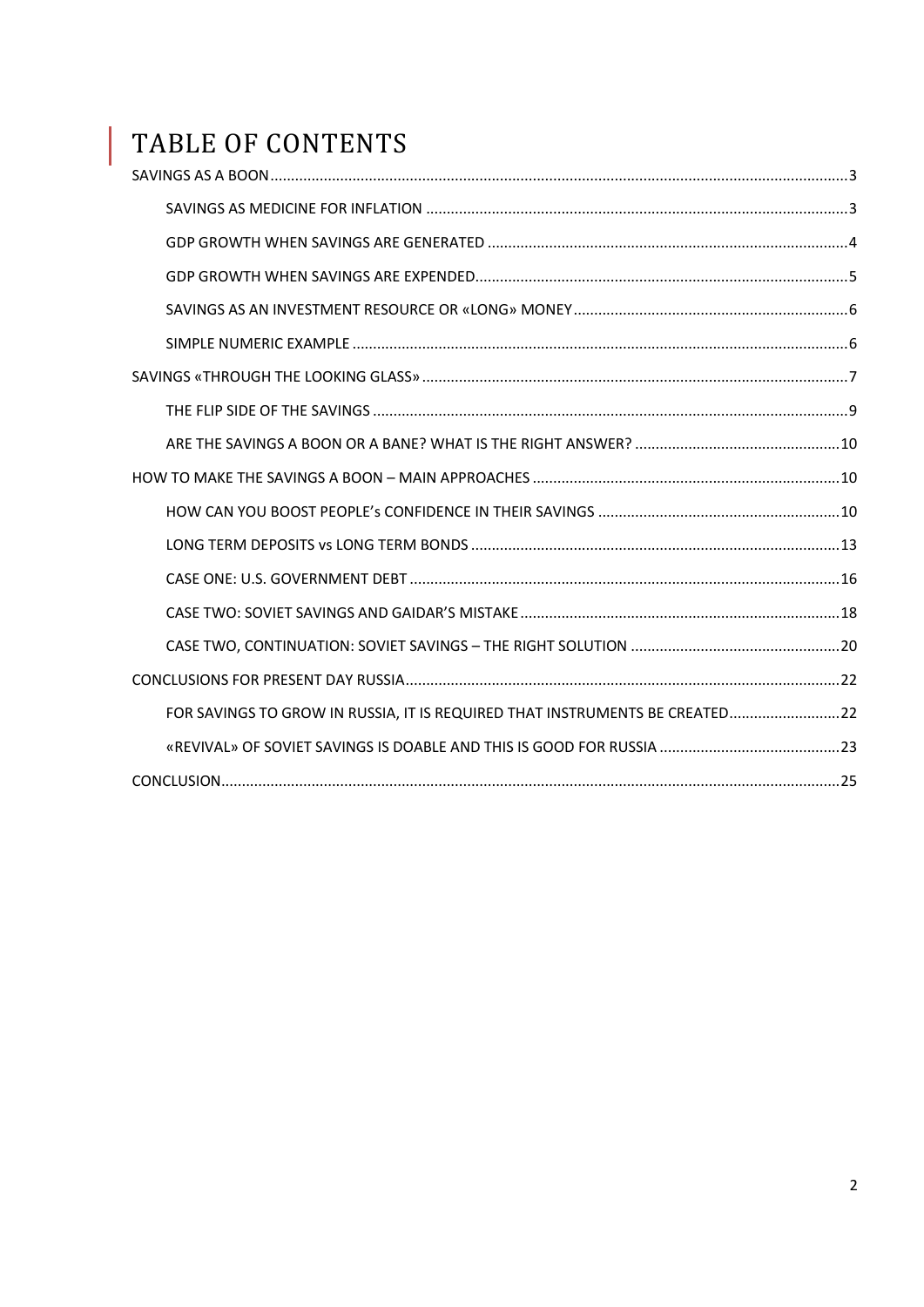# <span id="page-3-0"></span>SAVINGS AS A BOON

<u>.</u>

It is not that all the money that people earn is spent. Desire to have savings «for a rainy day» since times immemorial has been human's second nature. It all started from stocking up on food back in primeval households. But since humankind invented money, a portion of this stock has been set aside in cash form<sup>2</sup>.

Availability or unavailability of savings and even the process of creating them (amassing them) per se exerts a huge influence on the state of economy in any country. Let us consider how savings can exercise a positive influence on the economy.

### <span id="page-3-1"></span>SAVINGS AS MEDICINE FOR INFLATION

Money supply may grow without escalation of inflation [\(Blinov,](http://expert.ru/expert/2015/23/oshibka-doktora-kudrina/) 2015b). It may appear to be a paradox. Indeed, how can this be possible?

It is often thought that the quantity of money (inclusive of its circulation speed) cannot exceed the sum of the goods prices, otherwise there will be inflation. However, this idea does not consider all the properties of money. Money is known to be not just a means of exchange but also a means of conservation or saving. And in order for growth in the quantity of money not to lead to inflation, sometimes it is enough for this money not to be spent but to be saved.

No inflation is caused if all this money, «surplus» money from the perspective of servicing the goods turnover (in other words – «money which is not backed up» by the mass of goods), is saved rather than spent.

Immediately the picture springs to mind where an employee, after getting a 20% pay rise, does not rush to the store to spend his money as soon as possible and decides, instead, set by this «rise» every month on his bank account. And no «anticipated» price hike (inflation) happened.

There can be many many reasons to save money. Here are a few examples:

- Desire to have «money set by «for a rainy day» (in the case of illness, for retirement, etc.)
- Desire to save towards some big purchase for the future (for an apartment, a house, a car)
- Desire to save for your children's future (education, wedding, a home)

<sup>2</sup> As [noted](http://www.mann-ivanov-ferber.ru/assets/files/bookparts/finansisty_kotorye_izmenili_mir/Finansisty_2.pdf) by **Turgot** more than two hundred years ago: «The more money came into general use, the more each person, while giving himself up entirely to agriculture or some craft chosen by him, was able to get rid of all the worries about satisfying his other needs and think only of acquiring as much money as possible from sale of his products or by his work, in the full confidence that for this money he could obtain all the other things: so, use of money helped expedite social progress tremendously»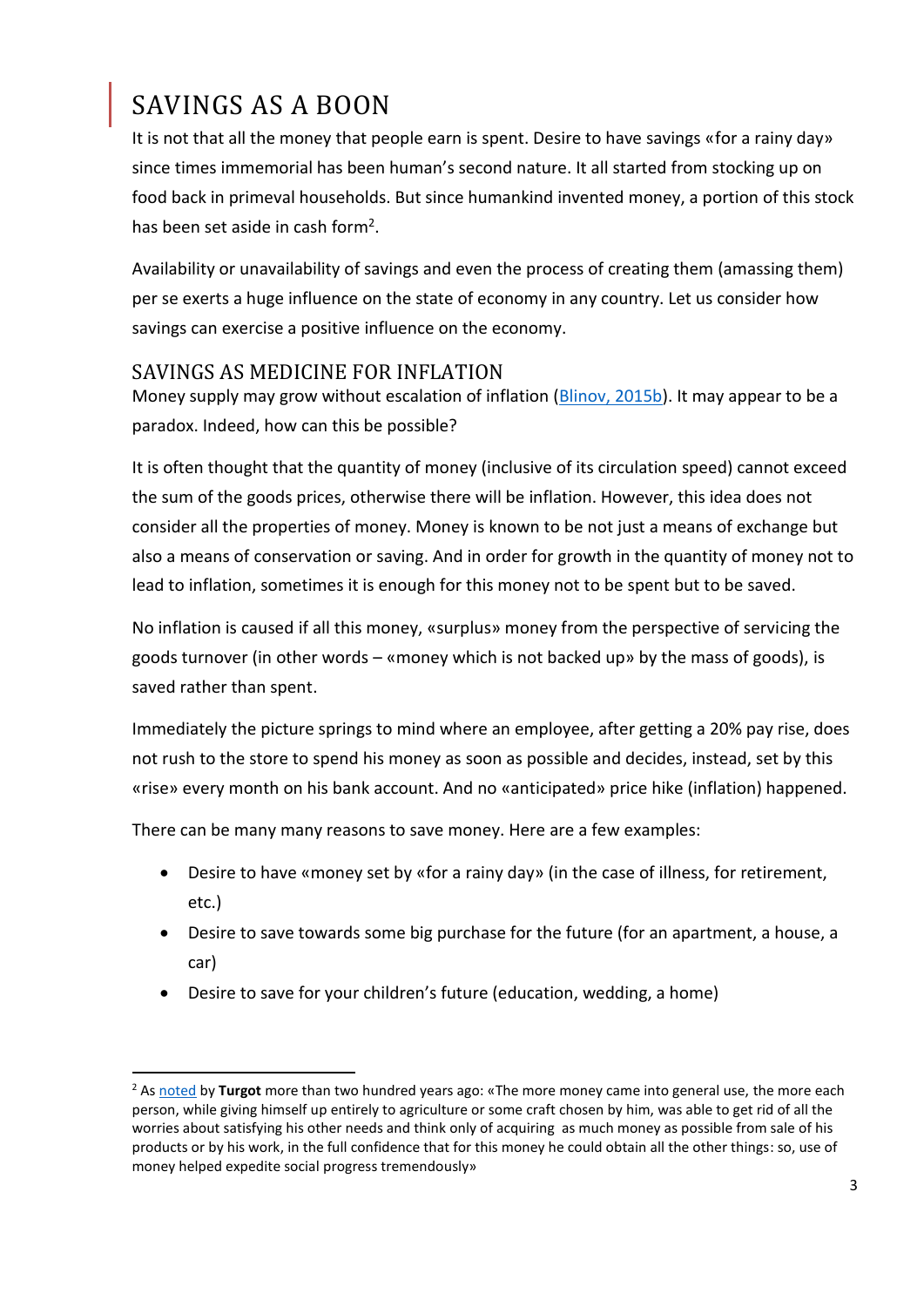Desire to make a buck, to put it bluntly. You can put your money in a bank and get interest on this deposit. While when deflation hits, for example, even merely keeping money there without any interest becomes advantageous (goods are getting cheaper and it would make more sense to buy them later rather than now)

Sometimes savings have to be made by force of circumstances, for example, because you are just not in a position to spend money or the person who owns money deems it to be unbeneficial. Just picture to yourself a man who is working in an oil or gas field on «shuttle shift basis» behind the Polar Circle. He is unlikely to be spending all the money he makes while he is doing his stint or tour of duty. And the reason for that is obvious: the goods he may be interested in on his jobsite may be either too expensive or even unavailable however trivial it may sound. It may be a matter of the goods transportation to his permanent place of residence being too costly (will anyone be buying furniture behind the Polar Circle to ship it from there to their home in the Moscow Region, for example).

It may well be just for a short period of time, but the money earned by the «shuttle shift worker» do get converted into savings. That is, it is not spent.

If somebody finds this example to be too far-fetched, then other examples of savings can be adduced to which have taken place at the macro-economic level. Thus, for example, during the Second World War, the U.S. economy was vibrantly booming on military orders. People used to make decent money producing ships, aircraft, trucks, foodstuffs for the army. However, the opportunities of spending all this money were rather limited. The matter is that even at the legislative level, the food, luxury goods and other goods markets were restricted. *«… during the war years, there developed an enormous deferred demand. During the war, the U.S.A. was on food rationing, car production and production of many types of domestic appliances were banned, housing construction was restricted. However, people used to get paid regularly and kept it in banks»* [\(Pankin,](http://expert.ru/russian_reporter/2010/16/shlykov/) 2010)

However, later it is exactly such deferred consumer demand (supported by residents' savings, that is, demand backed up by purchasing power) that played a great positive role in the postwar economic boom in the U.S.A.

### <span id="page-4-0"></span>GDP GROWTH WHEN SAVINGS ARE GENERATED

Money emission, with growth of savings concomitant to it, directly facilitates growth of the GDP. Let us try to figure out what will happen if the government (in the broad sense of the word, i.е. including the Central Bank) issues a certain volume of additional money, but all this money goes into savings? It may seem surprising to someone but this will cause the GDP to grow, at least, by the amount of money issued.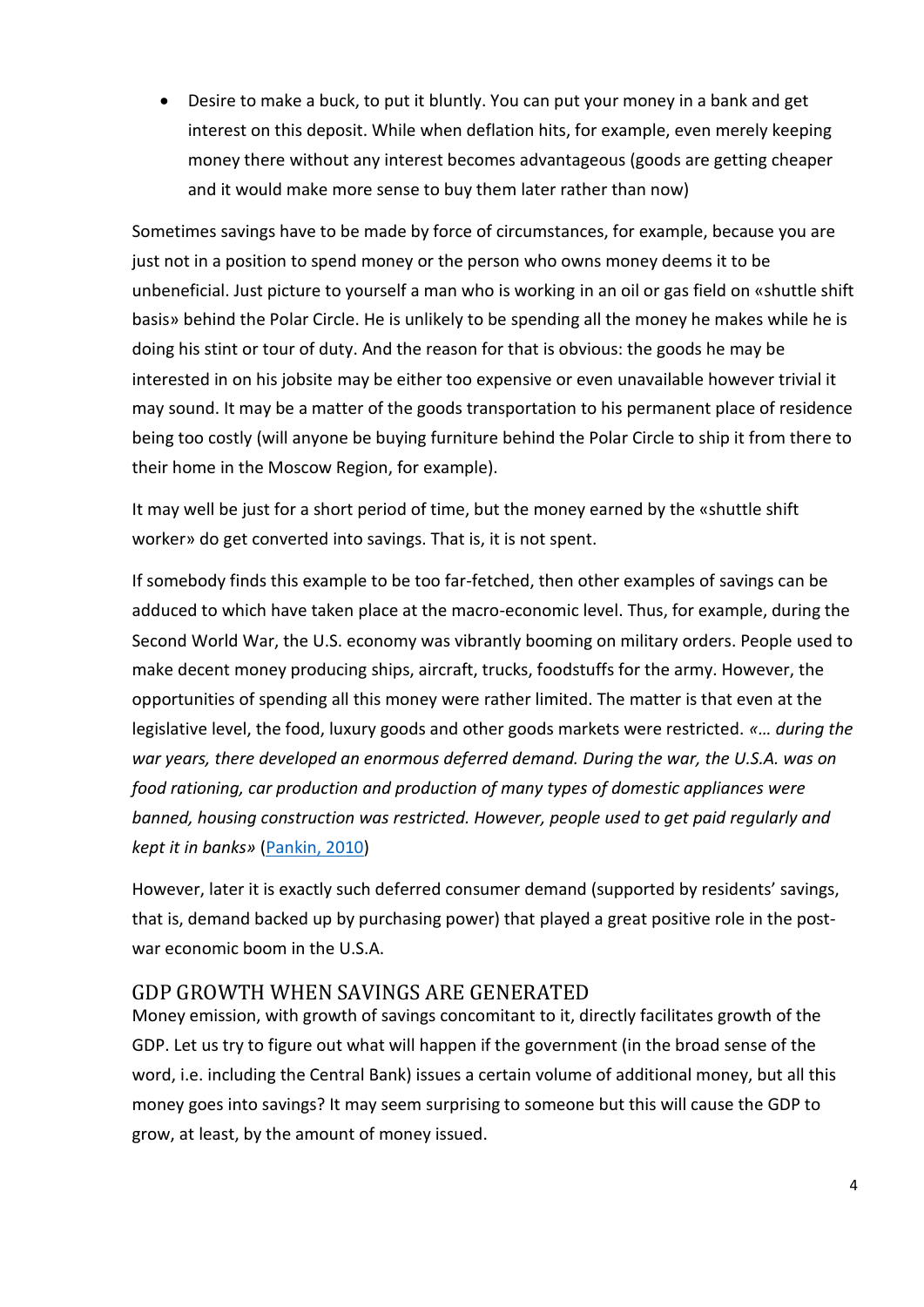It is easiest of all to imagine this in a socialist state (for example, in the USSR). Suppose the State Bank has issued an additional 1 bn. Rubles<sup>3</sup>, which was used to pay wages to the workers who are building, say, for example, an electric power utility. And at the same time, deposits with the State Bank increased by the same 1 bn. Rubles. For the State Bank everything looks as if «the amount of money that went had been as much as the amount that came». But at the same time, workers produced products which caused the GDP to increase. It must be underlined that the State Bank's obligations to the depositors increased. The amount of the general public's deposits increased, and, hence, their well-being increased.

The example from the socialist system was cited above only to make it easier to visualize. But just as in the socialist economy, growing savings concomitant to emission make the GDP grow in any capitalist economy. Suppose the Russian Central Bank issues and sells the so called Bonds of the Bank of Russia in the amount of 1 trln. Rubles with redemption period of 5 years. That would mean that the owners of this 1 trln. Rubles agreed (for a certain compensation, for example, for interest) to postpone use of this money for 5 years. But the GDP was produced by these owners (when they earned their money). Whereas for the Central Bank such an operation enables it to issue new money in the amount of 1 trln. Rubles without the risk of inflation spiraling out of control. And if the Central Bank goes ahead with such emission, this will result in exactly the same «Soviet» example given above differing in the amount only.

#### <span id="page-5-0"></span>GDP GROWTH WHEN SAVINGS ARE EXPENDED

However, the effect produced by availability of savings is not confined only to GDP growth when savings are generated. It is very important that availability of savings means high potential demand for goods and services. In the example mentioned above, the Americans, working during the war time for defense industry, would spend relatively little on consumption and saved relatively much. And the availability of such savings, after the war, created an enormous growth potential for production of goods and services for these people. Besides, there was no uncontrollable surge of inflation – while in 1949 deflation was rampant.

A good street trader is said to be able always to sell a pair of shoes to a man with a one hundred dollar banknote in his hands who is standing barefoot on a hot sidewalk (or – on a snow bound sidewalk). That means if a person needs something and he has enough money, there will be more than enough individuals wishing to offer him a solution to his problem.

The «shuttle shift worker» from the example above, who has savings generated by his work in the old or gas field, is also a welcome consumer (for producers and sellers) of different goods and services, such as apartments, cars, home appliances and many other things.

<sup>&</sup>lt;sup>3</sup> At constant prices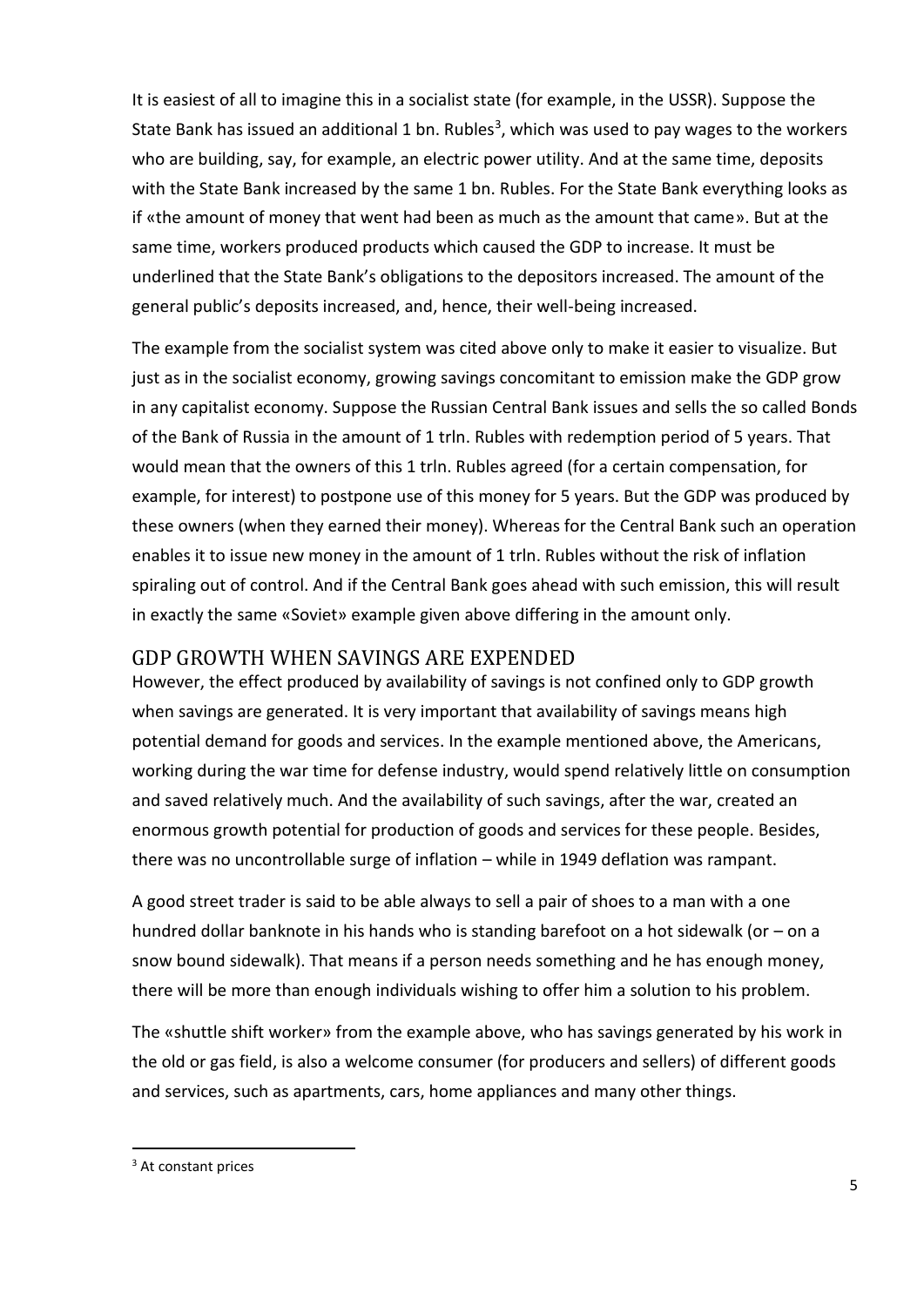A huge number of people who have considerable savings is «the paradise for traders» (and, hence, also for producers) of goods and services. And, undoubtedly, growth of the general public's savings is conducive to such favorable climate for the economy to develop. Moreover, an «ungodly» thought sneaks up on you: it is precisely the availability of demand that is the most important prerequisite for development of business and investments, which are central to a «good business climate». Moreover, if there is no demand, no other factors can help (for example, no credit interest rates or "institutions" often mentioned in the speeches of certain Russian politicians and economists, etc.).

In other words, GDP grows, when savings are generated. But it also grows when they are spent, and producers begin to manufacture goods and services against deferred demand.

### <span id="page-6-0"></span>SAVINGS AS AN INVESTMENT RESOURCE OR «LONG» MONEY

Growth of savings has a favorable effect on the economy also because of the fact that they facilitate investments. Many macro-economic models (theories) directly presuppose identity between savings and investments. If savings are long term (for example, as in the case of 5-year bonds of the Bank of Russia), the investments may also be long term. For example, if a depositor puts the money in the bank for 5 year, the bank will then be in a position to offer with greater confidence an investment five year credit facility in this amount to an entrepreneur. Though, there is the problem with early withdrawal of the deposit and we will talk about that below.

The importance of «long» money for the economy is obvious. [This is also spoken about](http://www.forbes.ru/news/230860-poslanie-federalnomu-sobraniyu-10-glavnyh-tezisov-putina) by the President of Russia **Vladimir Putin (2012)**. «We need cheap and long money to provide credit facilities for the economy. I request that the government and the Central Bank should think over the mechanisms of solving such problems», — he said in his address to the Federal Assembly in December 2012, having underlined that "long" money is the general public's savings, those of enterprises, pension money, etc.».

### <span id="page-6-1"></span>SIMPLE NUMERIC EXAMPLE

We have considered above the multiple positive aspects both of the process itself of accumulating savings (GDP grows, while inflation is not caused or, at least, is reined in when there is lack of «goods backup» for the money), and availability of a large volume of savings in the economy (there is a high potential demand for goods and services, there is «long» money available for investments).

Now imagine that you hear someone talk about a country where bank deposits and availability of cash held by the population of this country by several orders of magnitude exceeds the stock of goods in wholesale and retail trade. Moreover, as time goes by, the gap between the indicators only widens. (*Table 1*).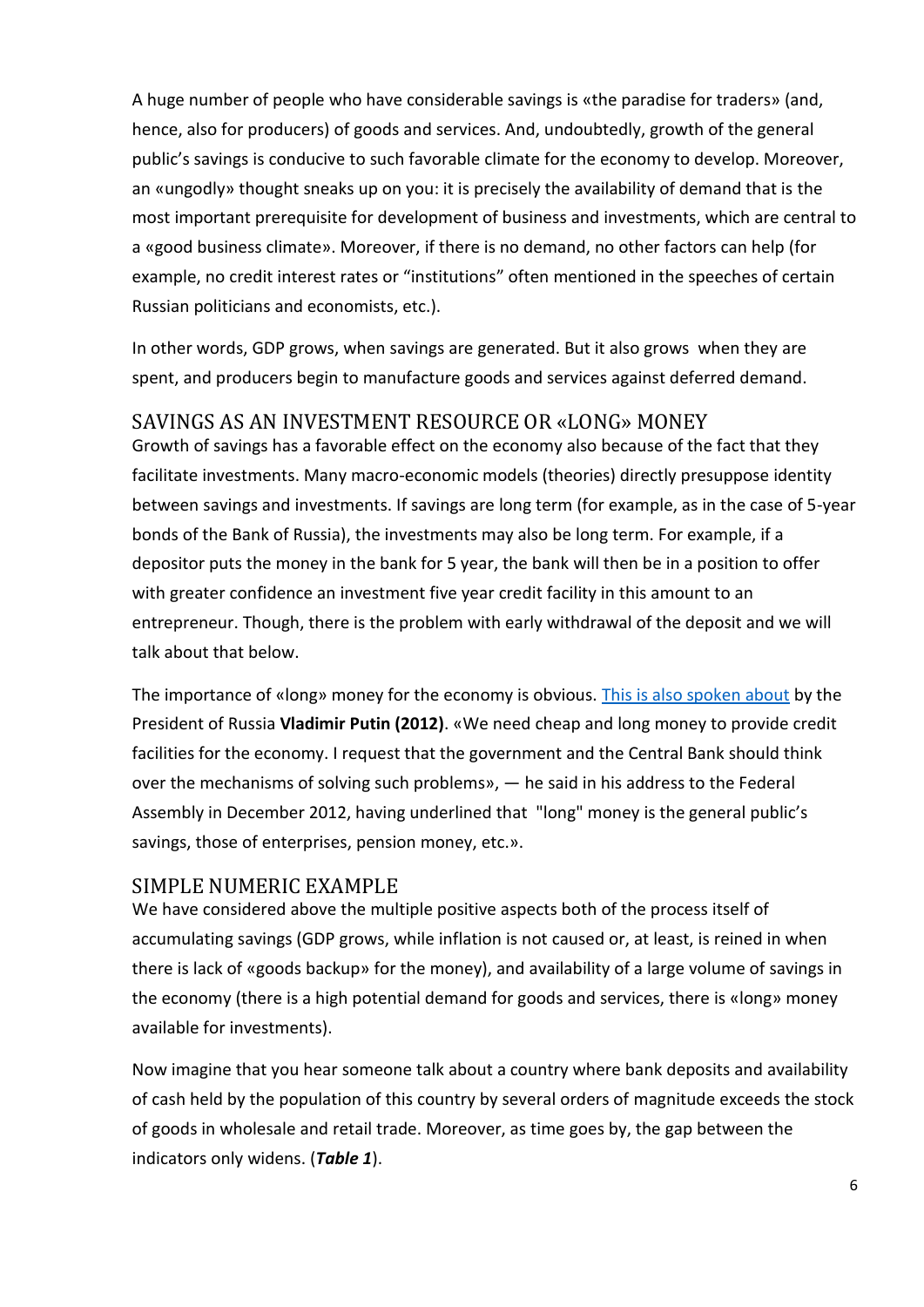**Table 1.** Ratio between the general public's cash and stock of goods in the hypothetical country (as at the end of the year, bn. units in local currency.)

| <b>Indicator</b>                        | Year | Year         | Year | Year | Year | Year |
|-----------------------------------------|------|--------------|------|------|------|------|
|                                         |      | $\mathbf{2}$ | 3    |      | 5    | 6    |
| Money (cash plus all the bank deposits) | 166  | 181          | 199  | 222  | 255  | 295  |
| Stock of goods in trade (retail and     |      |              |      |      |      |      |
| wholesale) and industry                 | 50   | 46           | 42   | 41   | 42   | 36   |
| Stock of goods as percent of money      | 30,1 | 25,3         | 21,3 | 18,6 | 16,3 | 12,1 |

Out of what we have learnt about the positive properties of savings above, we can say that in this country the state of affairs with savings is just fine.

- Firstly, the process of generating savings is underway (people are willing to «create» the GDP, working for money rather than for goods; inflation is likely to be low or there is no inflation at all).
- Apart from that, a large volume of savings means a high potential demand on the part of the general public. This is «paradise» for the entrepreneur who can offer goods and services to cater for the general public's respective demands.
- And, finally, a large volume of savings means that there is money in the system (and, judging by increase in cash reserves throughout many years, it means «long» money), which can be used as investments.

Doesn't it look like the U.S.A. in certain respects during the years of the Second World War, when goods were in short supply, while the general public's savings were growing and were the prerequisite of the post-war boom? Or is it some other country? As we will see now, the example is by far closer to the Russian economic history.

### <span id="page-7-0"></span>SAVINGS «THROUGH THE LOOKING GLASS»

One can be surprised as much as one pleases, but the information given earlier in table 1 refers to the USSR. It is set out in the [table](http://www.forbes.ru/sites/default/files/Sootnoshenie_denezhnyh_sredstv_naseleniya_i_tovarnyh_zapasov_v_Rossii.doc) to the [article](http://www.forbes.ru/mneniya-column/makroekonomika/238749-gosudarstvo-v-dolgu-kak-unichtozhili-sberezheniya-grazhdan-v-sb) of the Russian economist **Andrey Illarionov (2013)**. Here is what a piece of this table looks like for 1985-1990 (see *table 2*). As can be seen, the numbers in it are absolutely the same as cited in table 1 given above.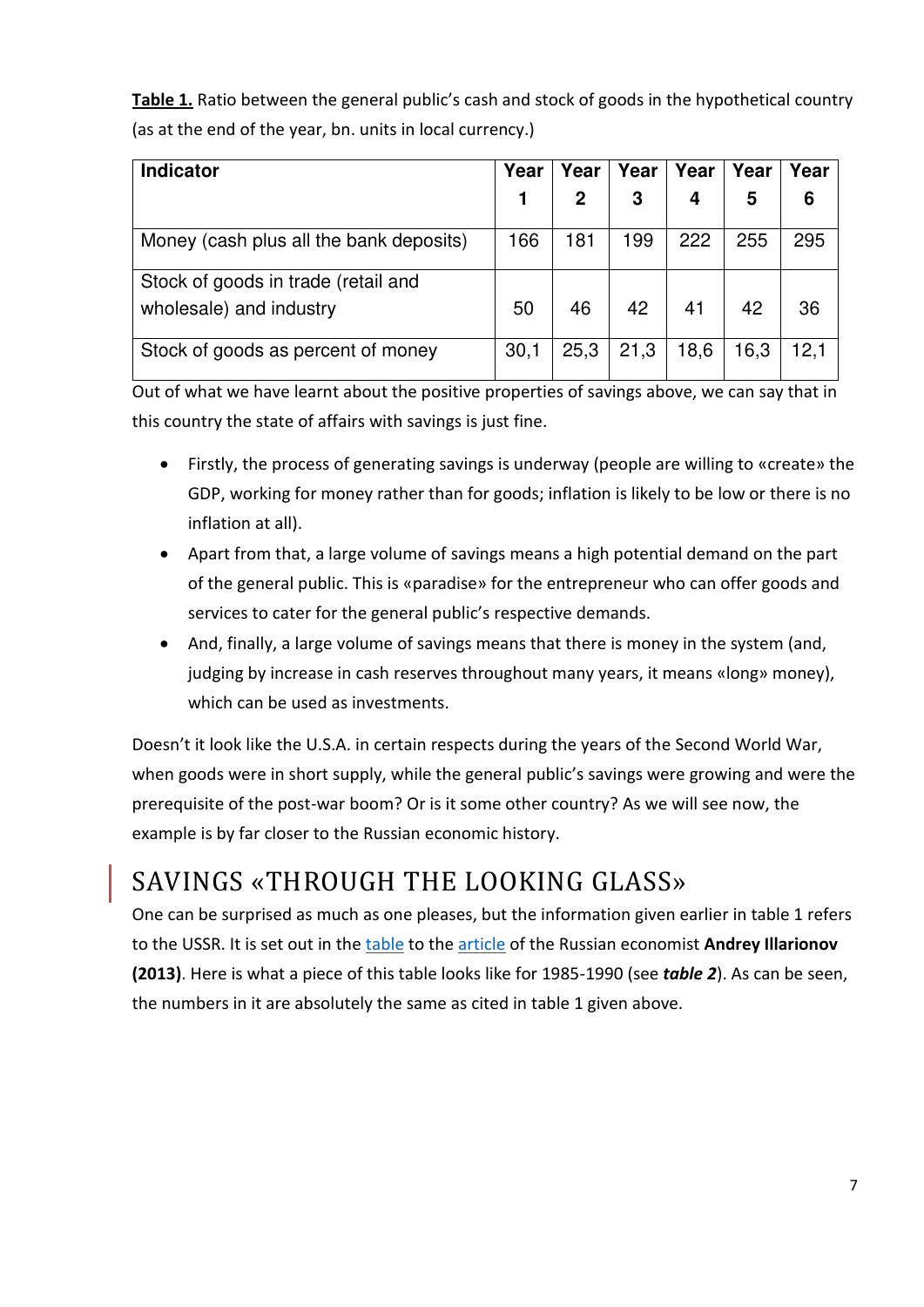**Table 2.** Ratio between the population's cash and stock of goods in Russia (as at the end of the year, bn. Rbls.)

| <b>Indicators</b>                                                                                    | 1985 | 1986 | 1987 | 1988 | 1989 | 1990 |
|------------------------------------------------------------------------------------------------------|------|------|------|------|------|------|
| Money (cash plus all the bank deposits)                                                              | 166  | 181  | 199  | 222  | 255  | 295  |
| Stock of goods in trade (retail and<br>wholesale) and industry                                       | 50   | 46   | 42   | 41   | 42   | 36   |
| Stock of goods as percent of money<br>(kopecks' worth of goods stock per 1<br>Ruble's worth of cash) | 30,1 | 25,3 | 21,3 | 18,6 | 16,3 | 12.1 |

Source: A. Illarionov (2013), «State in Debt: How Citizens' Savings Were Destroyed at the [Savings Bank of the USSR](http://www.forbes.ru/mneniya-column/makroekonomika/238749-gosudarstvo-v-dolgu-kak-unichtozhili-sberezheniya-grazhdan-v-sb)»

Please get prepared because now we will find ourselves in the economic world, as it were, which can be reached by going «Through the Looking Glass». And there, in this world, things are known to have been reduced to absurdity. Savings in the world «Through the Looking Glass», in the opinion of some economists, are not a boon at all, they are an evil.

This is incredible. Had the situation in the USSR, by the early 1990-s been almost the same (i.е. just as good), as before the post-war economic boom in the USA? Basing ourselves on the example of the USA, we were able to see that it was not so much the cause of inflation as a prerequisite for economic growth. But with the savings being regarded as a boon rather than a scourge.

And here at this point we end up being transported «Through the Looking Glass», i.e. the world where an abundance of large savings is not an opportunity but a challenge instead. As, in the opinion of certain economists, citizens' growing savings had been a bane rather than a boon. Thus, for instance, **Vladimir Nazarov (2013)**, fellow of the Institute of Economic Policy named after Gaidar<sup>4</sup>, in an item with a telltale name «Soviet Pyramid: Why Were the USSR Citizens' [Bank Deposits a H](http://www.forbes.ru/mneniya-column/istoriya/234847-sovetskaya-piramida-pochemu-vklady-grazhdan-sssr-byli-fiktsiei)oax», cites somewhat different [data](http://www.forbes.ru/sites/default/files/Tablica_vklady.doc) with respect to the same indicators. However, the tendencies in his data are identical: savings were growing, their «security in goods» was diminishing and in 1990 it also constituted about 13% of cash reserves.

It is just that he put quite a different construction on these data which was that they were far from being a benefit: *«… the Soviet leadership made out as if there had been huge savings, and provided the citizens with an opportunity of periodically buying something at fixed prices.* 

<sup>4</sup> Russian Vice-Prime Minister in 1991-1992.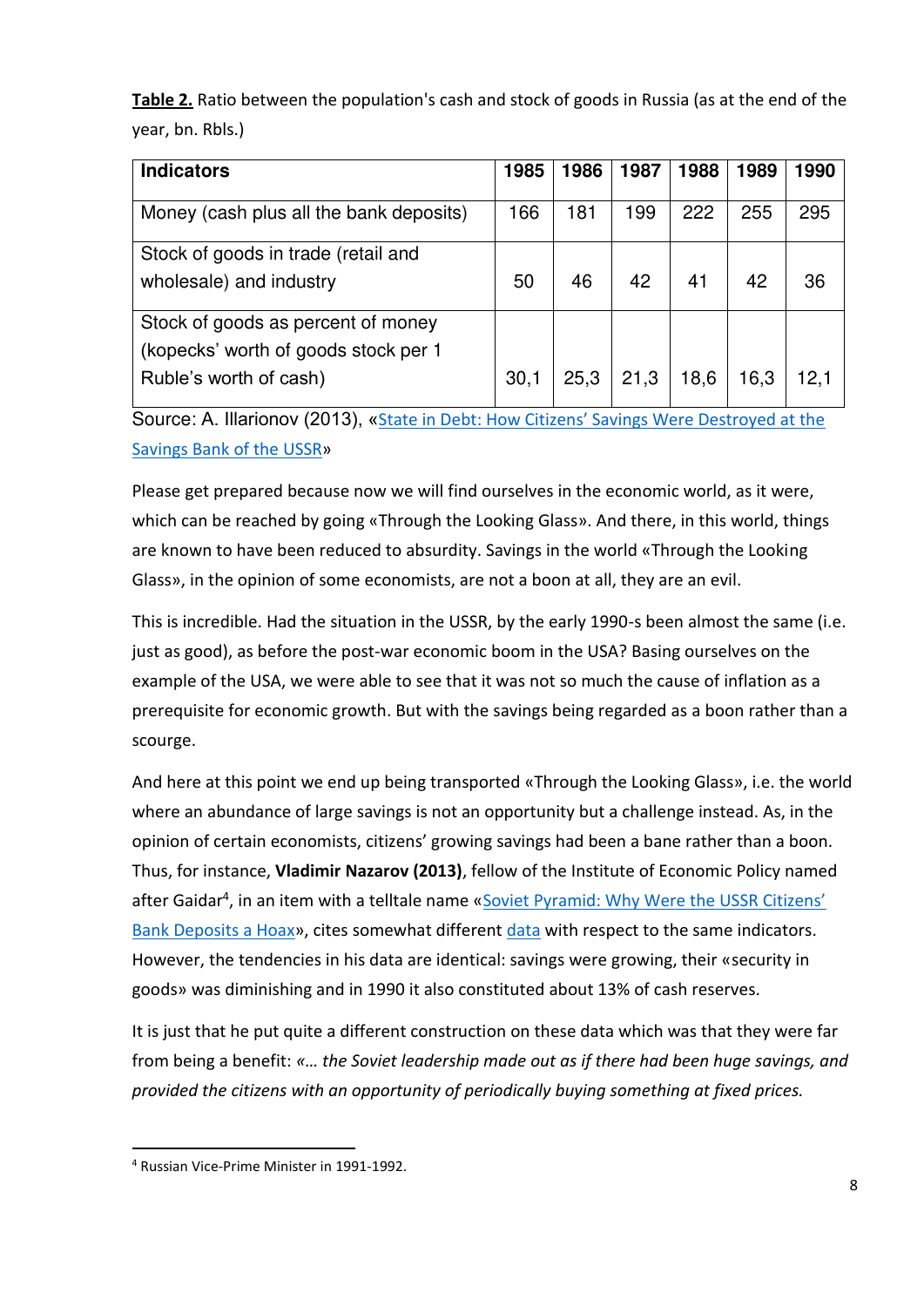*People were able to see that if they were to stand in a line for a very very long time, if they were to secure proper connections, or give the right person a little bribe, they would be able to convert their savings to goods and services. The problem consisted in the fact that if everybody had wished to do it all at the same time, nothing would have come out of it. That was one big pyramid of illusions whereas the Soviet Savings Bank deposits were lying at the foundation of this pyramid».* 

Apart from that, Mr. Nazarov claims that it is precisely the availability of large savings held by the Soviet citizens that forced **Egor Gaidar**, who was actually at the helm of the economic policy in Russia in late 1991 – early 1992, to steer a political course aimed at doing away with savings. *«… Gaidar's government did not legalize destruction of property; it only liberalized prices, after which it was not Gaidar but the market itself that showed what the Soviet citizens' savings were worth: they were worth exactly as much as one could buy by paying in socialist illusions»*, claims Nazarov.

Egor Gaidar himself writes about the same in his book «Days of Defeats and Victories» (1996): *«Almost since the very beginning of re-structuring (perestoika), from the government's faucet a jet of cash had been spurting forth not exactly uncontrollably generously but, obviously, in excess of the government's capability. Having failed to find a drain, that is necessary goods, this cash would wind up in deposits in the savings banks… And this is exactly what cash overhang is»*.

In the same [book](http://www.iep.ru/files/persona/gaidar/Gosudarstvo/7.pdf) he then goes on to say: *«… even today (*the book was published in 1997*), I am still accused of immoral and ruthless policy, which painfully hurt the working people's pockets, of tough measures which led to devaluation of the deposits in the savings banks which were "worthless" as it is …»*.

### <span id="page-9-0"></span>THE FLIP SIDE OF THE SAVINGS

Why may savings, in one case, be a boon and, in the other, an evil? The very first positive property of the savings, which we discussed at the beginning of the article is to deter inflation in the process of savings growth. We pointed out that if the money earned was not spent and was saved instead, this enabled the Central Bank to issue new money without fearing to cause inflation.

However, if we are to look at this property of the savings from the other perspective, then the reverse conclusion may be made: if savings in a large quantity start being spent, this inevitably would result in a spike of inflation. Remember our example in which the worker would regularly take a portion of his wages to the bank? It is just enough to imagine that, the other way around, all the holders of deposits, for some reason, would suddenly run to the bank to withdraw these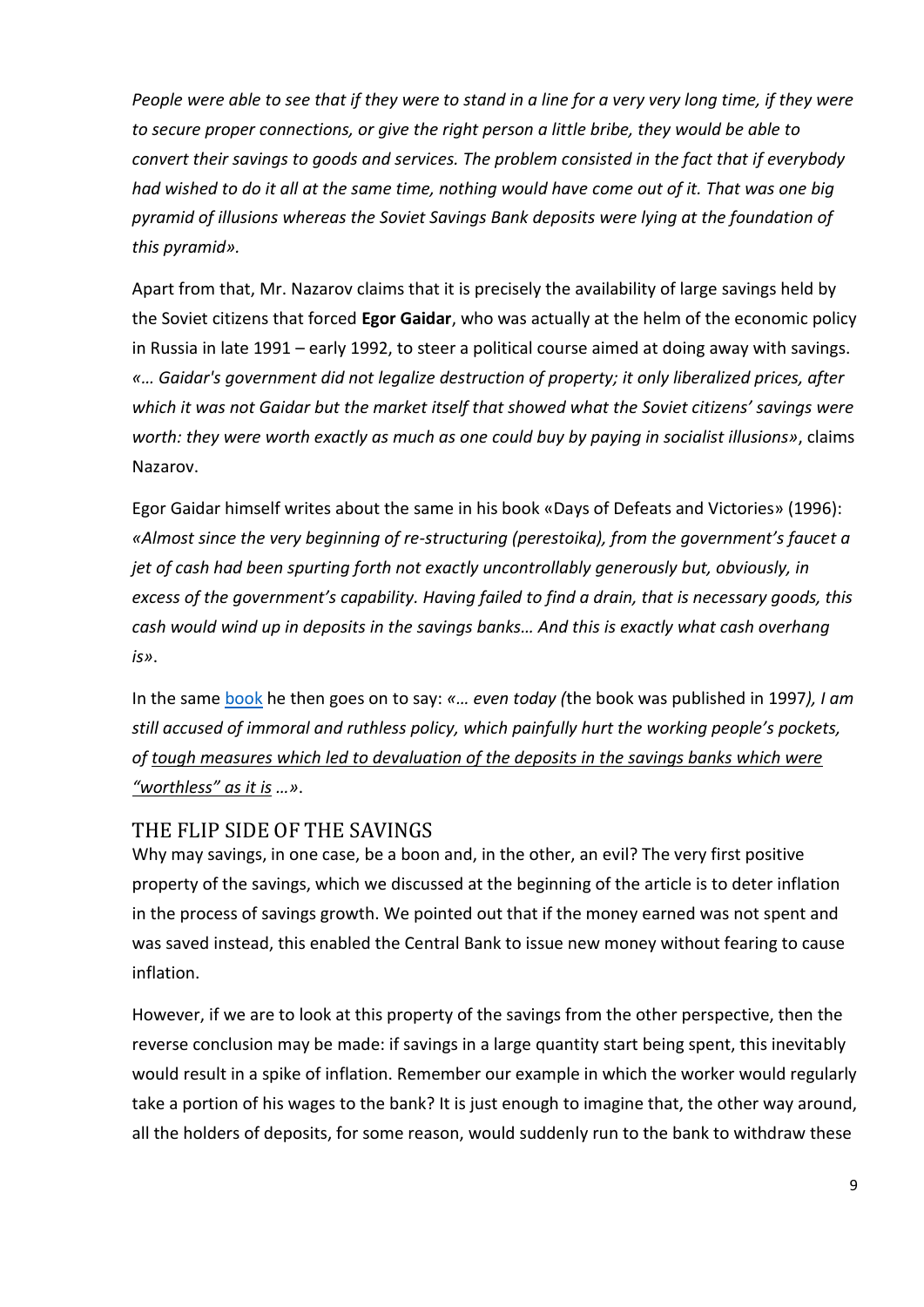deposits and then spend the money withdrawn from the bank. There is no doubt that this would lead to a surge of inflation.

<span id="page-10-0"></span>ARE THE SAVINGS A BOON OR A BANE? WHAT IS THE RIGHT ANSWER? So which of the two answers is true? Is it true that savings are a benefit for the economy? Or is the truth in the words said by Gaidar and his followers to the effect that savings were «money overhang» and a problem for the economy?

We mentioned above that the President of Russia had set the target to provide the economy with «long» money. In addition, it had been directly indicated that citizens' savings, including pension savings, were a very important source of such «long» money. So is it that the President wishes ill for the Russian economy? As according to Gaidar's, Nazarov's and some others' terminology, the President was calling for «money overhang» to be created, which, (again according to the above mentioned economists) has a bad ending?

This question is not only interesting, but to this date it has been worrying many citizens (some of them are now no more), who, during the time of «shock therapy», lost their deposits as a result of sharp devaluation of such deposits. This is exactly the question which we will attempt to address and elucidate.

### <span id="page-10-1"></span>HOW TO MAKE THE SAVINGS A BOON – MAIN APPROACHES

It is hugely important to understand what reasons can drive people to avoid saving money? And what is the reason why the people begin to get rid of the savings that they have? And the reason is simple enough, it is their fear to lose their savings. The dearest that a person has is his or her time. While deposits are kind of «concentrated or condensed time». On the one hand, these are the years of one's life spent to earn these savings. On the other hand, these are the years of one's life which one could live in the future thanks to his or her savings, for example, on pension in retirement. This is exactly why, if the person senses that his or her (many years') savings are under threat, he or she will make an attempt to rescue them.

### <span id="page-10-2"></span>HOW CAN YOU BOOST PEOPLE'S CONFIDENCE IN THEIR SAVINGS

There can be a great many reasons for people to fear for their savings. Let us consider some of the possible risks:

1. **Risk of losing the savings as a result of the bank going bankrupt.** Before putting in place a system for insurance of deposits (for example, during the time of the Great Depression in the USA) this was one of the most common reasons for the so called «runs on the banks», often leading to their bankruptcy. Loss of savings, if this risk materializes, results in deflation more often than in inflation, with the consequences for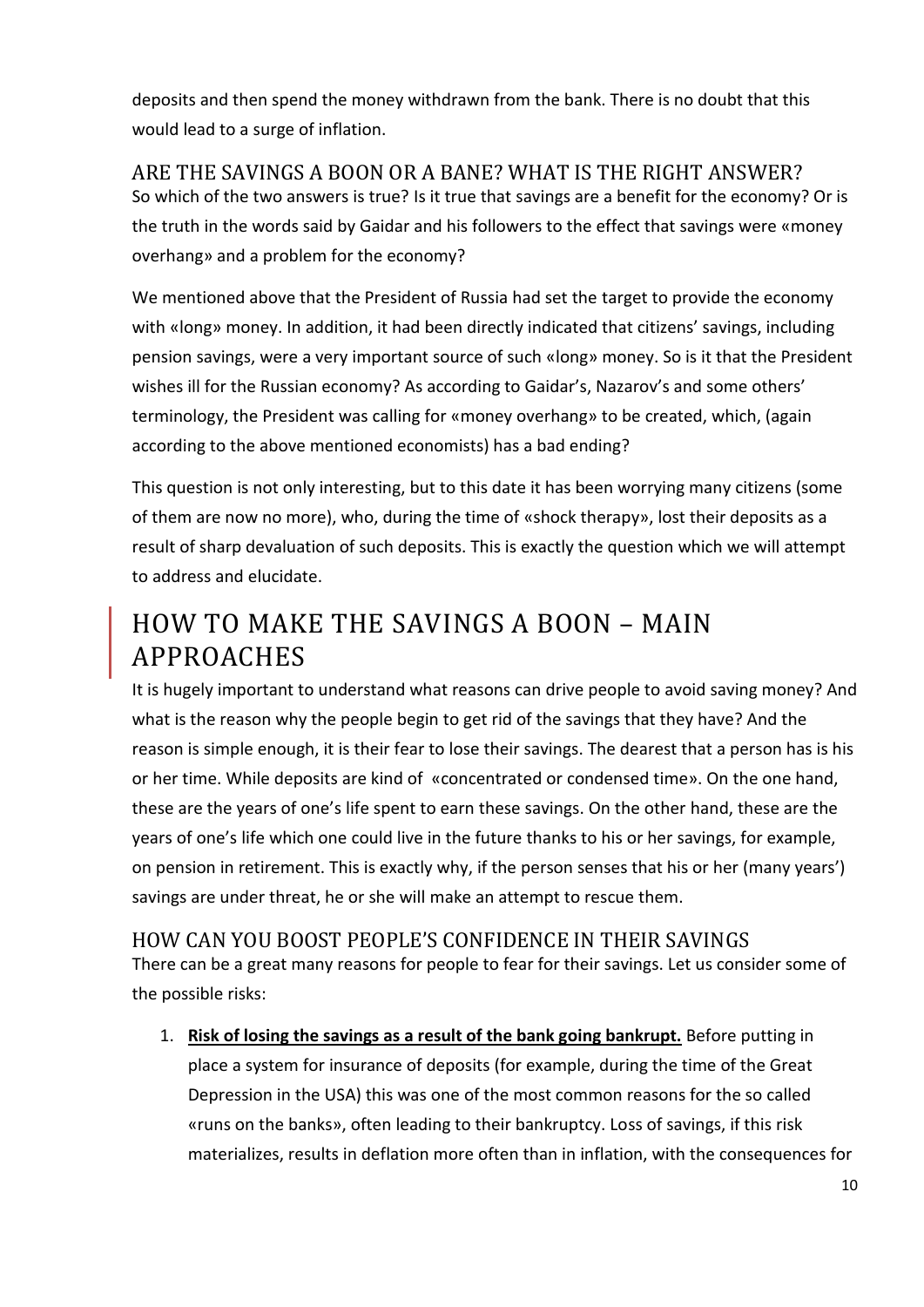the economy being just as deleterious. **Solution**: setting up a system to guarantee repayment of deposits. In the USA, such a system has been in existence since 1933, in Russia it has been implemented by the Agency for Insurance of Deposits.

- 2. **Risk of losing savings due to inflation.** If interest on the deposit is lower than the level of inflation, this also causes, firstly, the money to be withdrawn from the bank accounts, and, secondly, results in attempts to acquire something as soon as possible using this money (and using available cash reserves). Depending on the situation, goods, gold, foreign exchange, real estate and other assets can be purchased. **Solution**: system which guarantees protection from inflation. For example, inflation protected securities, such as TIPS in the USA. Recently the Russian Finance Ministry has also been offering securities whose nominal value is indexed by the level of inflation.
- 3. **Risk of losing savings due to decline in exchange rate.** If the foreign exchange in which savings are kept, loses its value (during the times of the «gold standard» - in relation to gold, now – in relation to other currencies), then it is akin to the case of inflation considered above. Usually the people, in an attempt to avoid it, try to quickly «convert» from the local currency to other ones, or initially keep a portion of money in «reliable» currencies. **Solution** on the part of the economic authorities could be issuance of securities whose nominal value changes according to fluctuations of the exchange rate (similar to inflation protected securities).

Let us note that all the risks described above have one property in common. People's spontaneous attempts to retain their savings only make things worse.

- Even a quite sound and secure bank, once rumors about its problems start going around, can experience (and sometimes fail to withstand) «a run of depositors». Everyone who has withdrawn his money from the bank «just in case», makes the bank's position still more unstable and the forecast of its «instability» comes to fruition (like self-fulfilling forecast). For example, at the end of 2014, certain [difficulties](http://www.kremlin.ru/events/president/news/50079) were experienced even by Sberbank of Russia, which was mentioned in his report to the President by the Head of Sberbank **Herman Gref**.
- People's attempts to save their money from inflation by purchasing goods only pushes the prices up for the very same goods. In other words, in an attempt to save themselves from inflation, people cause the very same inflation to spiral out of control. The most blatant example of such a situation is the «shock therapy» orchestrated by Gaidar. That one will be discussed in greater detail below.
- Just the same, if people, in a bid to protect themselves from the weakening local currency, get rid of it, by buying foreign exchange, this would only cause further weakening of the local currency and a new wave of panic. A case in point was the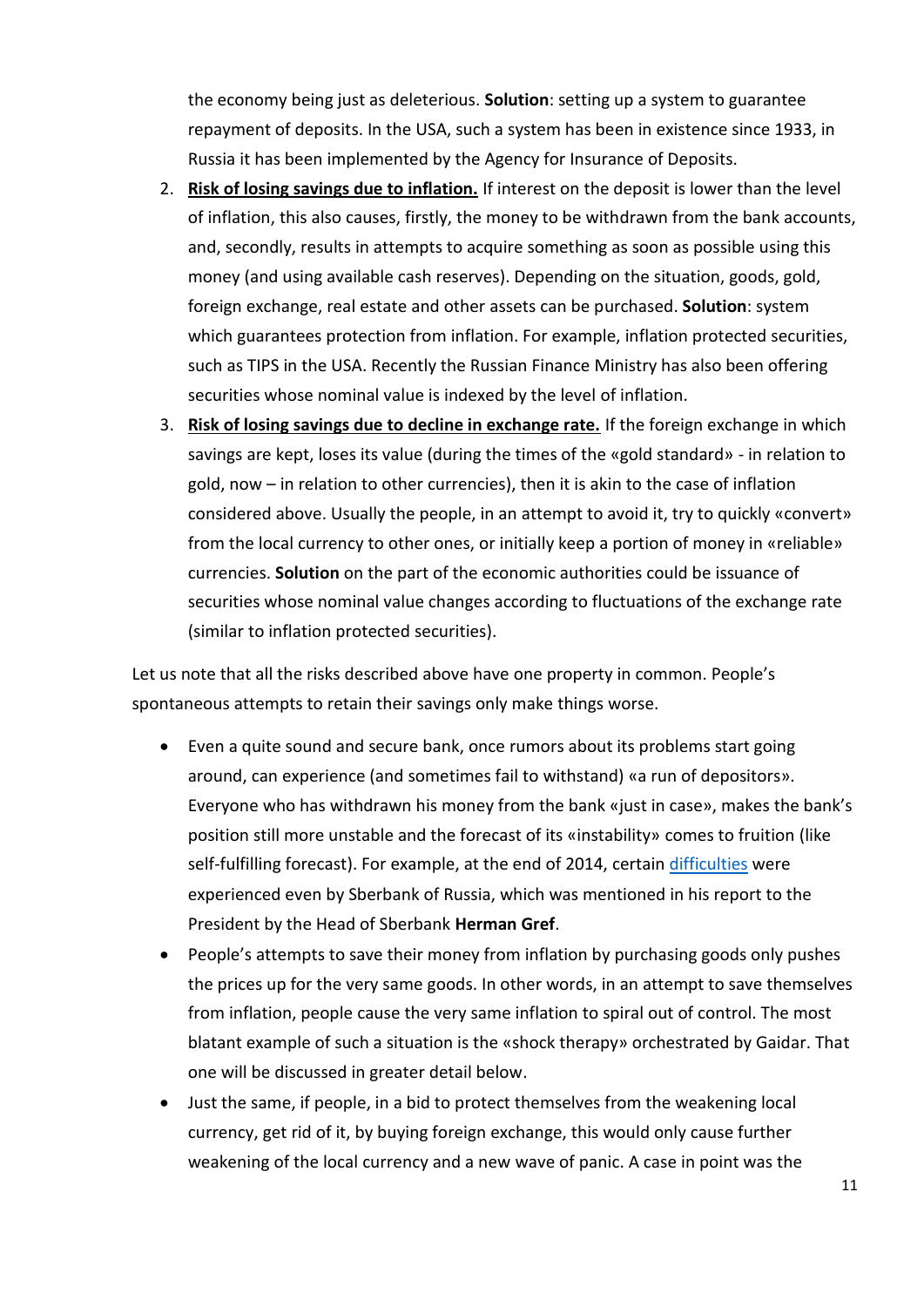«smooth devaluation» of the Ruble in 2014, which ended in the sharp decline in the Ruble exchange rate [\(Blinov, 2015a\)](http://expert.ru/2015/01/3/grabli-plavnoj-devalvatsii/)

This is precisely why it is very important that people should not be left to fend for themselves and should not act chaotically. The government, including the Central Bank, can and must play a stabilizing role in such situations.

For example, one can only welcome the increase in the amount of the guarantee for the general public's bank deposits from 700 thnd. Rubles to 1.4 mn. Rubles. Also the Bank of Russia's denial of consent to deterioration of the terms and conditions for guarantee of bank deposits proposed by Herman Gref, Head of Sberbank, appears to be absolutely correct. This was quite aptly commented on by the Head of the Central Bank **Elvira Nabiullina** (2015) during her [report](http://transcript.duma.gov.ru/node/4307/) to the State Duma on June 16-th 2015: *«The issues of economizing the funds of the Agency for Insurance of Deposits should not be solved at the expense of undermining the trust for the banking system, at the expense of the banking system's stability. In our opinion, implementation of the proposals which have been tabled may lead to the lowering of the trust for the banking system. For example, let me remind you that the so called deductible whose introduction is under discussion is something that we had just in 2008. During the difficult period, it was abandoned and it would be odd to re-introduce it now again. Now we are having an inflow of deposits into the banks, it is very important for us to maintain this tendency and avoid taking decisions which might undermine this trust»*

At the same time, in the area of protection from inflation or protection from decline in the exchange rates, the efforts exerted by the Central Bank so far have been obviously insufficient. And for this purpose, it only takes to organize issuance of relevant bonds of the Russian Bank:

- **«Anti-Inflation» Bonds of the Bank of Russia**, whose nominal value is indexed by the level of consumer inflation, as protection of savings against inflation (equivalent of the above mentioned TIPS). Apart from compensation for inflation, these Bonds of the Bank of Russia may involve a small interest revenue (0.5-1%).
- **•** «**Anti-Devaluation**» **Bonds of the Bank of Russia**, whose nominal value is pegged to the official exchange rate of different currencies (or «currency baskets»), as protection against devaluation of the Ruble.

Issuance and active sales (if necessary, with discount) of such bonds during the difficult periods will make the situation stable. During the times of inflation surges, instead of the Rubles overflowing the goods market, the Rubles will be flowing into (useful for the economy) savings of the «Anti-Inflation» Bonds of the Bank of Russia. While at the time of foreign exchange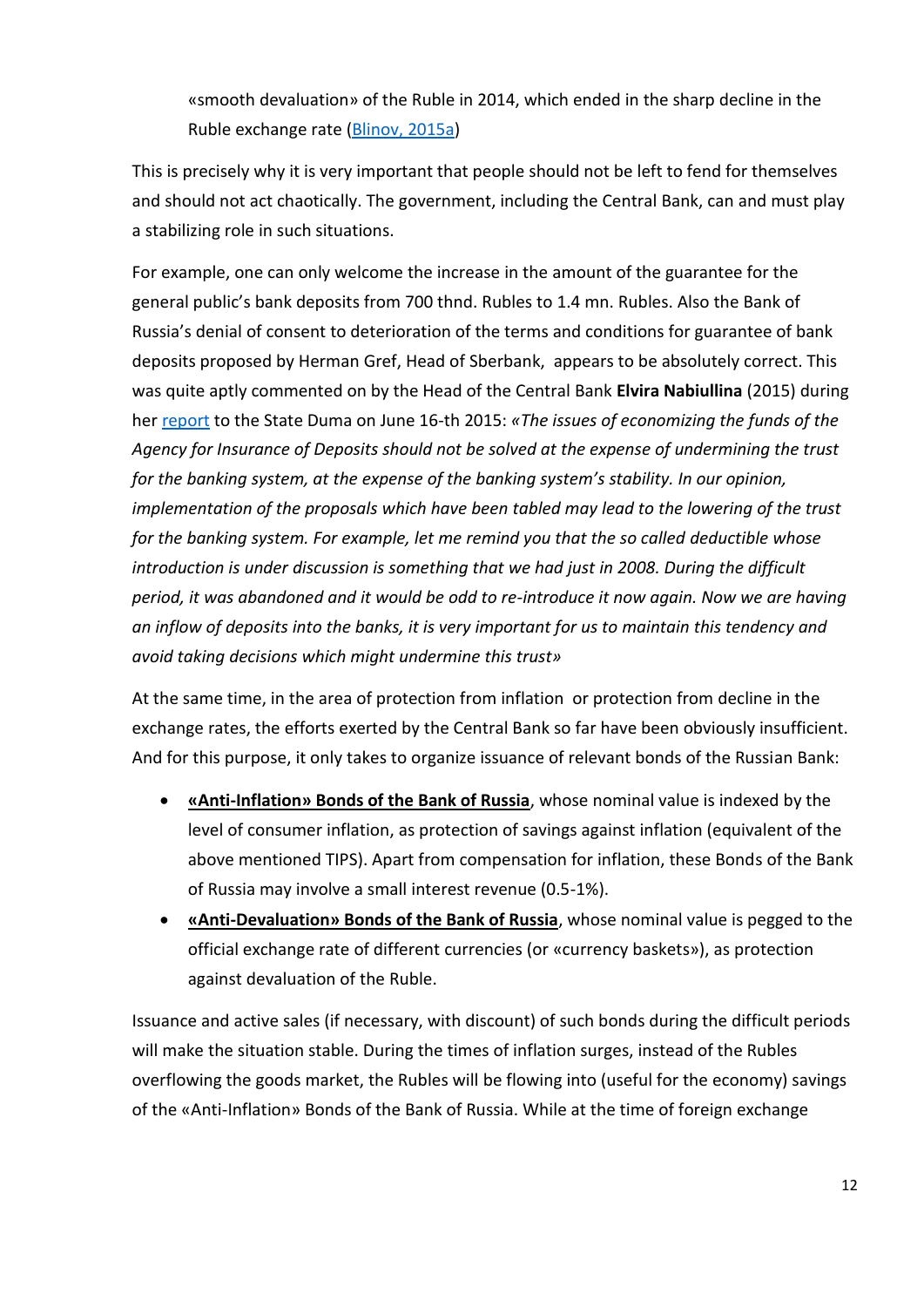crises, instead of pressure brought to bear on the foreign exchange market, Rubles will be conserved in the «anti-devaluation» bonds of the Bank of Russia.

### <span id="page-13-0"></span>LONG TERM DEPOSITS VS LONG TERM BONDS

Seemingly two different forms of savings, the long term deposits and long term bonds have many things in common.

- Both the former and the latter are a saving (a reserve, an investment).
- Both investments presuppose investor's revenue. In one case this is interest on the deposit, in the other case it is coupon revenue (payable regularly, for example, once a quarter) and/or revenues, obtained at the time that the bond is acquired in the form of discount.
- Both are an obligation vis-à-vis the investor (on the part of the bank in the case of deposit, for example, or on the part of the state in the case of government bonds). In other words, it is a debt.

However, these two types of savings differ a great deal from the point of view of influence on inflation, foreign exchange rates and security of savings.

**Savings in the form of long term deposits** can very easily «flow» into regular money and (in certain cases) thus influence prices rises, i.e. make inflation spiral out of control. *Diagram 1* shows that the borderline between long term deposits and «ordinary» money supply is very blurred. Holder of a long term deposit can, almost at any moment, take out his money (it may well be with certain losses of interest on the deposit) and start spending it.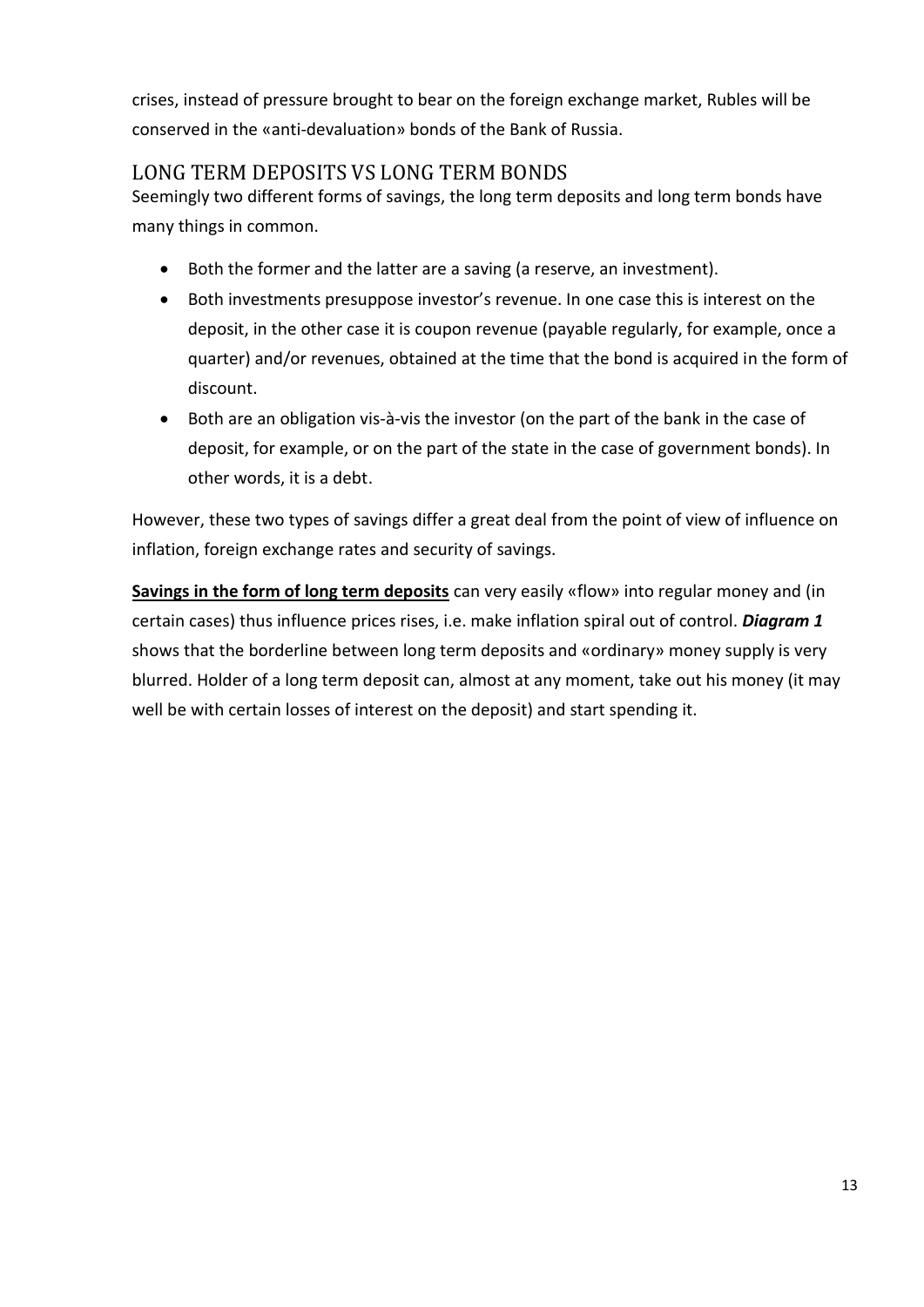**Diagram 1.** The borderline between the long term deposits and «ordinary» money supply is very blurred. In the case of panic, deposits can quickly convert into cash or into current deposits (blue arrows), bringing pressure to bear on the prices, foreign exchange rates, etc.



Source: diagram developed by the author.

If as a result of this, inflation intensifies, more and more holders of long term deposits will begin acting exactly in the same manner. The process will become «self supporting».

Of course, there is hope that holders of long term deposits do not yield to panic (or temptation) to spend their savings quickly. In some ways it looks like hopes of a mother who has many children who hopes against hope that her husband (a drunk and a gambler) can reliably save their family money, or at least the wages he got for the month. We shall revert to this metaphor later.

**Savings in the form of bonds** cannot lead to «self supporting» inflation. This property of the bonds is worth discussing in greater detail (*diagram 2*).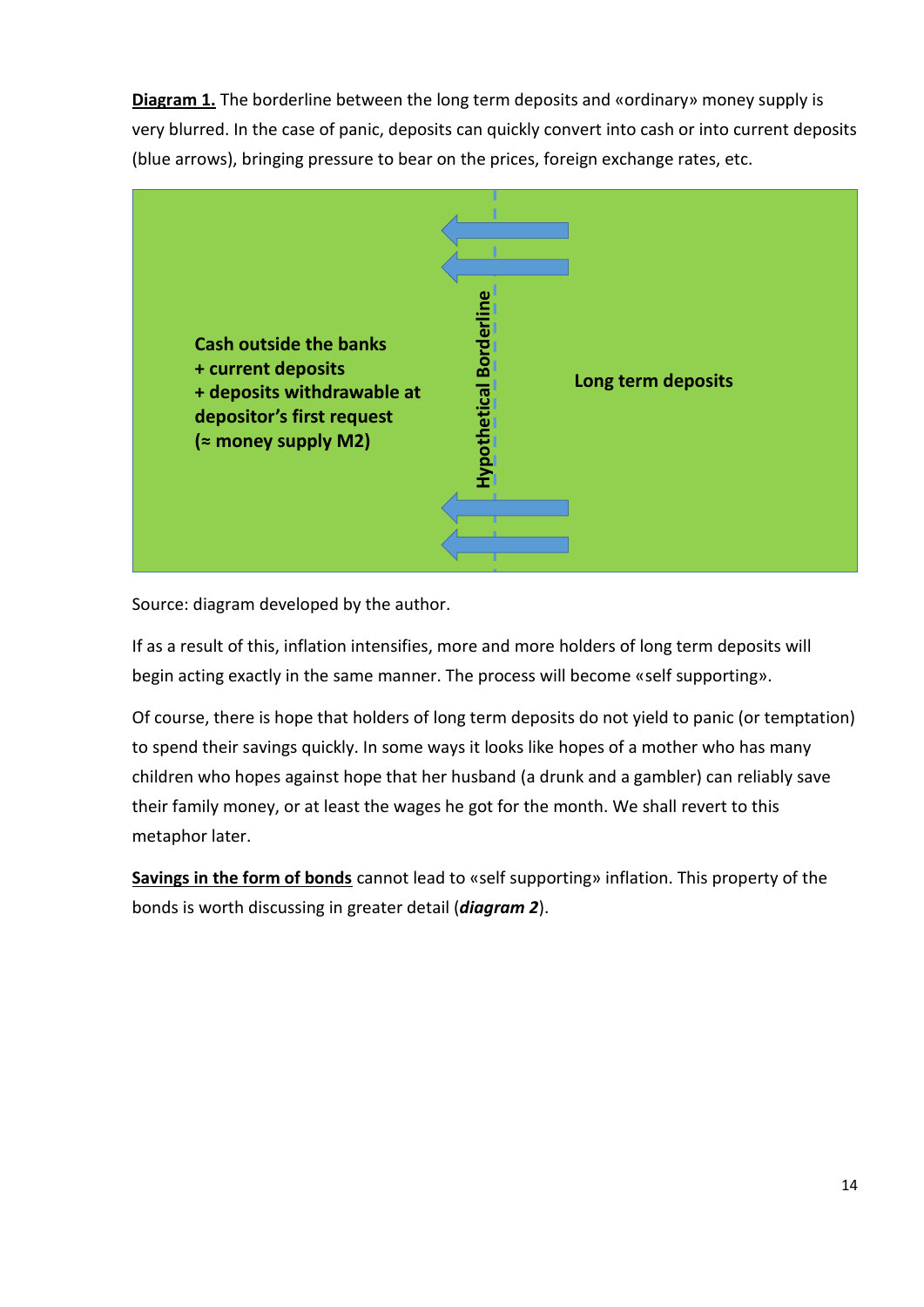**Diagram 2.** When a bond is sold, the amount of money in the system does not increase. A bond, as an «obligation not to spend cash», is transferred from one market player to another. In the case of panic, demand for cash (green zone) increases, which results in the strengthening of the currency and price stabilization.



Source: diagram developed by the author.

<u>.</u>

The diagram shows that, actually, *the bond holder, for a definite period of time, undertakes the obligation not to spend money*. Moreover, for the period of time until redemption of the bond, he is deprived of this money, having received a security in exchange. All this is done for a certain fee in the form of revenue on the bond. In other words, for a certain period of time, the holder of «savings in the form of a bond» cannot spend his money – it is just that he does not have this money. Remember our metaphor with the wife of a drunk and gambler? Just imagine that she keeps all the family savings in her custody and on pay day she takes it from her husband at once. Her husband gets no chance to drink or to gamble this money away.

Of course, in the case of need (if money is needed urgently) the bond holder is in a position to sell it in the market. But (mind you! – and this is what the whole «trick» is about) this does not increase «the current money supply» in the system, since actually the obligation not to spend money simply passes from the old bond holder to the new one. Metaphorically speaking, for the person to be able to pass from the blue area in diagram 2 into the green one, he has to find another person from the green area who agrees to pass into the blue one instead of him<sup>5</sup>.

<sup>&</sup>lt;sup>5</sup> It is clear that we are talking about amounts of money rather than the number of people.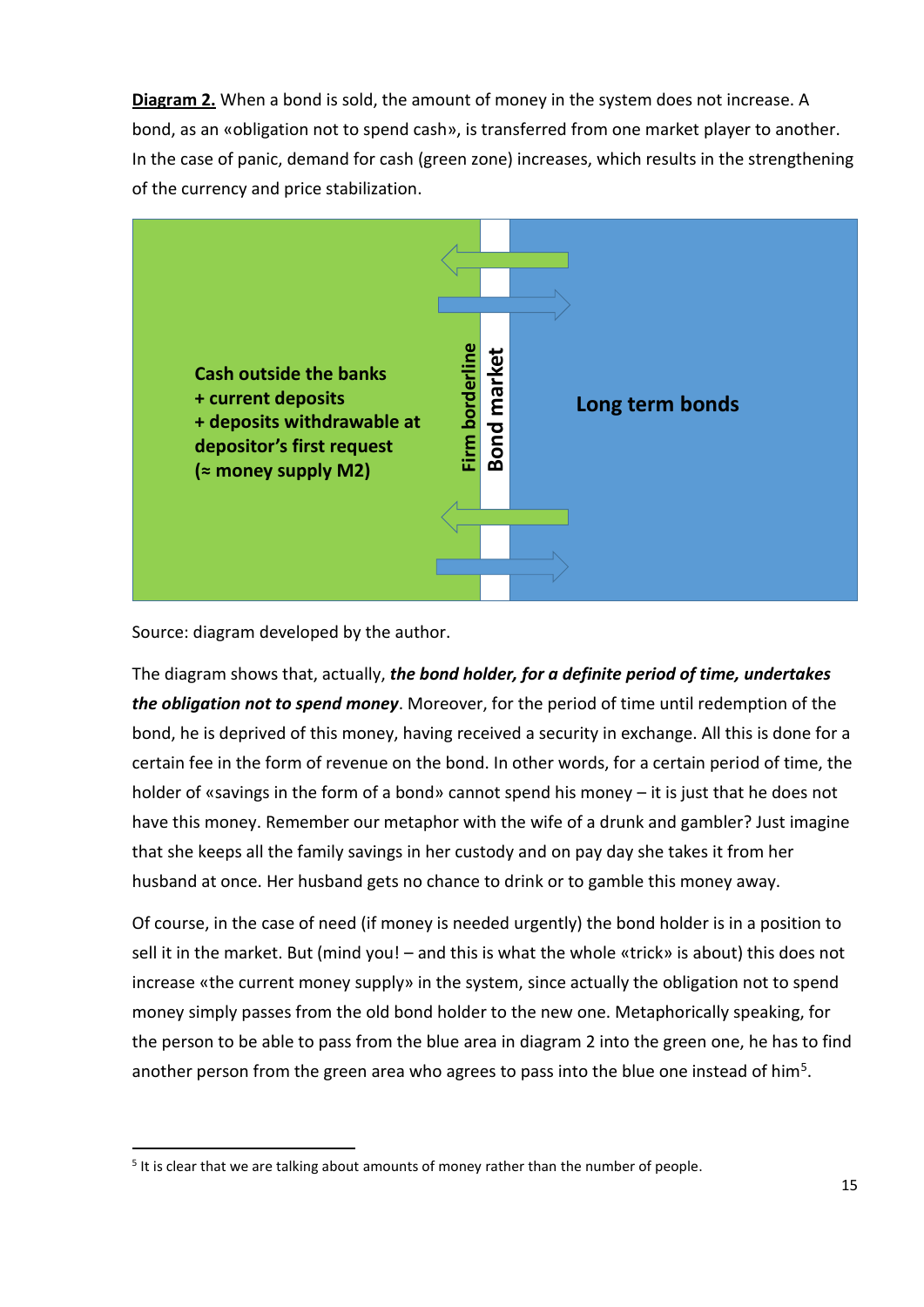Another metaphor: if all the tickets to the concert (performance, etc.) you are interested in, have sold out, you can try, right before the concert, to find a person who has these tickets and who will agree (maybe, for a fee) to surrender the tickets to you and not to go to the concert.

Let us emphasize that the «bonds-money» system is self-regulating. Bond holders and holders of money, making deals in the market, set the prices of the bonds. And this automatically establishes their profitability and hence attractiveness.

If there happens to be very many bond holders in the market, this causes prices for these bonds to drop down. But this price decline makes acquisition of the bonds more profitable. As a result, with all other conditions being equal, among «holders of money» there will be more people wishing to buy such bonds.

Let us consider an example with securities. For the sake of simplicity let us consider them absolutely reliable<sup>6</sup>, so that we are not diverted by the assessment of the probability of failure to repay the debt (default). If you buy for 90 Rubles a bond with nominal value of 100 Rubles to be redeemed in 1 year, then a year later you will receive a revenue in the amount of 11.1% per annum<sup>7</sup>. If the bond holders urgently need the money and sell them, for example, for 80 Rubles, you will be then getting as much as 25% per annum!

Higher yield attracts more people desirous to buy bonds, which increases demand for them and this, in its turn, raises their prices. As a result, some equilibrium price settles down.

### <span id="page-16-0"></span>CASE ONE: U.S. GOVERNMENT DEBT

U.S. Federal Government debt amounts to approximately 18 trillion dollars. Practically all this debt is placed in the form of securities (roughly speaking, the same bonds). On the one hand, it means that citizens, companies, financial organizations and even foreign states have savings in the amount of 18 trillion US dollars.

Remember the worker from our example, who instead of spending money deposits it in a long term account in a bank and in doing so generates the GDP? Exactly like him, these US debt holders (more precisely, the first buyers of these debt obligations) participated in generating the US GDP in the amount of 18 trillion US dollars, but at the same time they agreed not to spend the money they had earned and to set it by in the form of savings.

Probably, Egor Gaidar (and Vladimir Nazarov) would have been dismayed, having realized what a gigantic «money overhang» this was. As the annual GDP of the USA (approximately 17.7 trln.

<sup>&</sup>lt;sup>6</sup> For example, almost always a high degree of reliability is typical of the government obligations denominated in local currency (though there happen such asininities as the 1998 crisis in Russia, when the debt denominated in Rubles was defaulted).

<sup>&</sup>lt;sup>7</sup> Only as a result of discount, without counting possible interest revenue.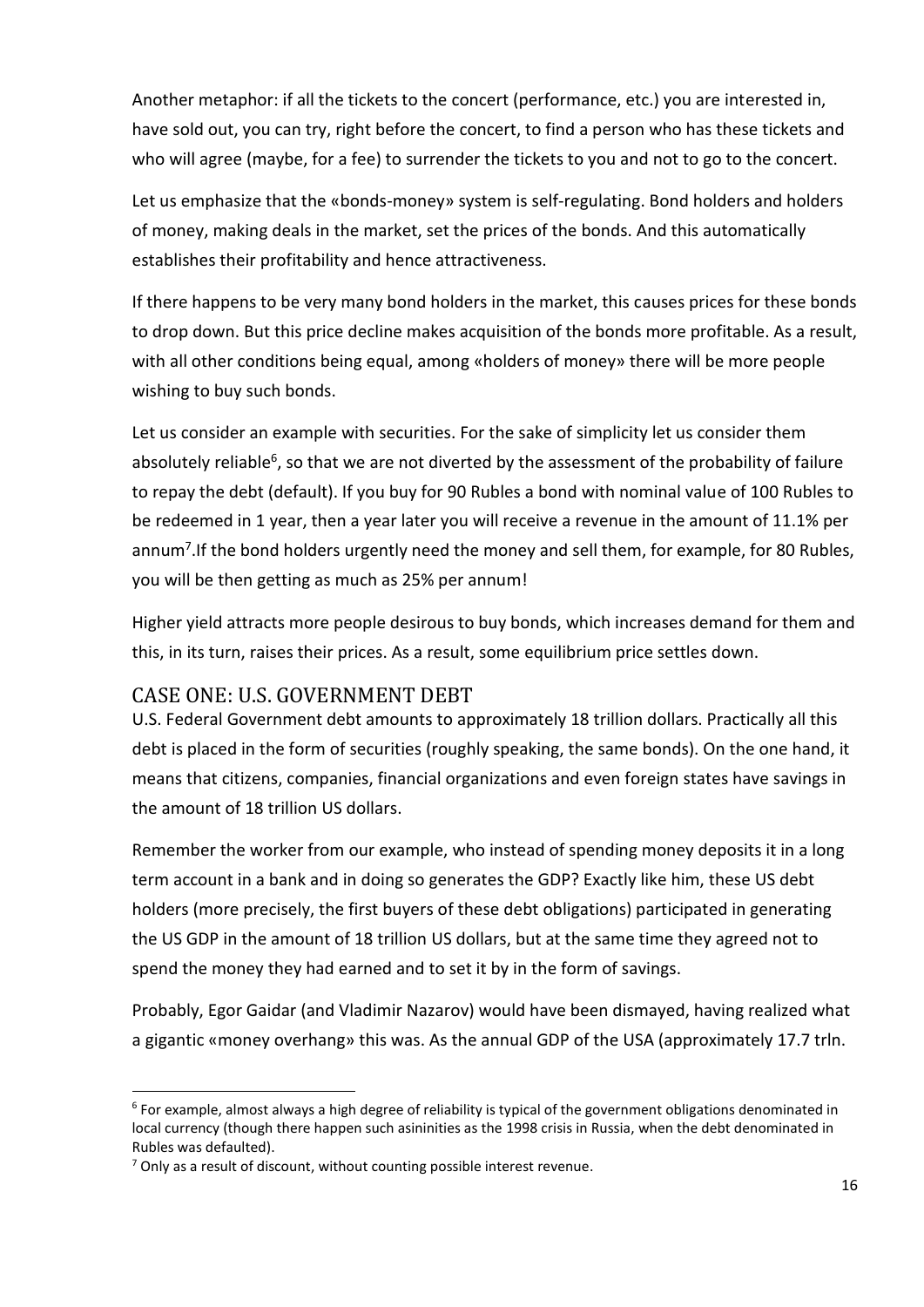USdollars in 2014) is less than the amount of this debt. While money supply М2 in the USA, being «only» approximately 12 trln. USdollars, is also significantly less than the Federal government debt. But the surprising thing is that nothing terrible is happening in the USA. Nobody perceives the enormous government debt to be «money overhang». There is no threat of spiraling inflation, falling dollar (at least, on the part of the government debt) in the USA. The thing is that everything is working in accordance with the system which is depicted in diagram 2. And this system is almost impossible to destroy, even if you are anxiously keen to do that. Moreover, in the case of instability, this *system automatically works for the strengthening of the dollar*, which underlies it.

Let us now consider a hypothetical situation where all the foreign holders of the US government debt (cumulatively they own the bonds worth approximately 6 trln. US dollars, which makes up approximately one third of the total debt) decided, out of spite, to sell off all the bonds that they have in order to undo or subvert the financial system in the USA.

- Sale of a large volume of bonds means decline in their prices. The «saboteurs» would sell the assets ending up with losses.
- Sale of a large volume of dollar denominated assets means growth of demand for dollars. That means the dollar exchange rate will rise. And instead of inflation and collapse of the dollar, «the saboteurs» would end up with stronger dollar and lack of inflation in the USA.
- Falling bond prices would mean that they become a more attractive investment (see above the example about the 100-Ruble bond for 90 or for 80 Rubles). This would attract other investors both inside the country and from all over the world. Bonds will start selling and the prices will quickly begin to return to their initial level. If necessary, the buyer's role can be played by the US Federal Reserve Service with an «unlimited» resource of dollars in the form of their «printing press».
- Finally, the United States Department of the Treasury in charge of repayment of the debt can take advantage of the situation for their own benefit. As by buying out the devalued bonds, it can settle its debts and save on this.

In certain sense, it is impossible to subvert this system from outside. It is only the USA herself that can break down this trouble-free operating machine. For example, by refusing to pay the debts denominated in their own currency.

Though there is one more method of subverting this system, i.e. the Gaidar way. More on this, see below.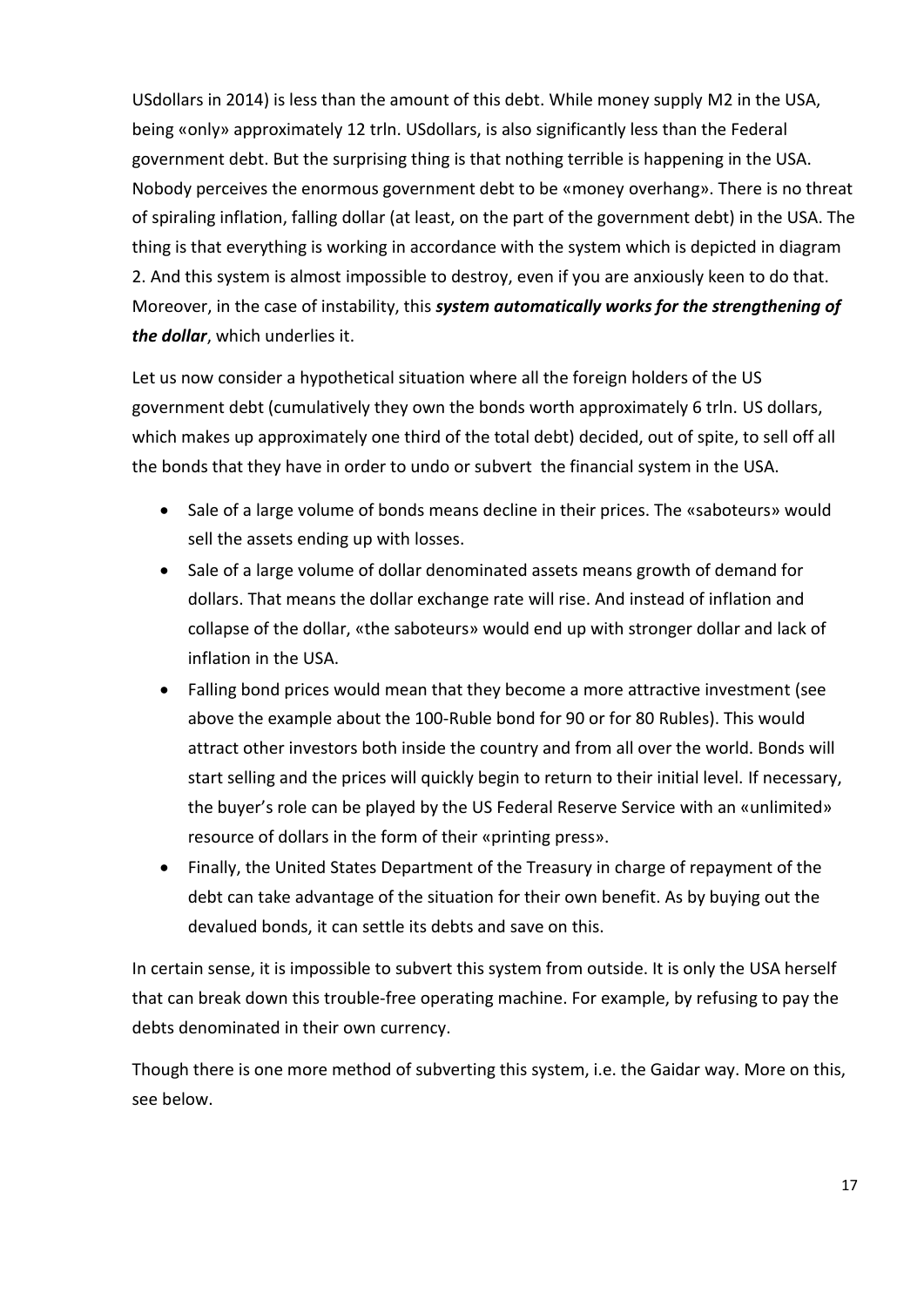### <span id="page-18-0"></span>CASE TWO: SOVIET SAVINGS AND GAIDAR'S MISTAKE

On the one hand, «history brooks no subjunctive mood». And talking about «what would have happened, if …» is often a thankless task, often unverifiable in practice. And again, it is easy to be smart «by hindsight», i.е. after something happened already.

On the other hand, «you learn by making mistakes». And if you cannot draw lessons from somebody else's mistakes, it would be nice to analyze your own, at least. This is exactly why it is very important to understand what could have been (if at all) done in order to retain the savings of the Soviet times. While a solution had been there. And its understanding could help steer a proper economic course in Russia today.

What exactly happened in early 1992? Everything looked very much like a vicious circle. The main thing that did away with citizens' savings (and not only those of the citizens, but of organizations, too) was inflation. And the main reason of inflation were … citizens' savings (and enterprises' savings), which inundated the consumer market. Everything was exactly the way it is illustrated in diagram 1.

During the Soviet times, citizens' savings did not inundate the consumer market due to physical restrictions on the market (notorious shortages, intimately connected with administratively regulated prices). Everything exactly the same way as in the example quoted above describing the USA during the years of the Second World War. During 1991, restrictions were also imposed («a freeze») on some of the deposits which was instituted for the purpose of compensating for price increases in April 1991.

Precisely the same way, cashless funds held by the enterprises were precluded from finding their way into the consumer market. Generally that was absolutely special money whose transformation into payroll or cash during the Soviet times was very strictly regimented<sup>8</sup>. In other words, in the USSR there were not such barriers as are shown in diagram 2, between the citizens' savings (those of enterprises) and the money in the consumer market. But the borderline between savings (and cashless money of the enterprises) was not proforma one at all, as in diagram 1. There existed barriers of a different nature.

In January 1992, these barriers were removed and the consumer market was flooded immediately with citizens' savings and enterprises' funds easily cashable under new conditions.

*Metaphor: Not far from a dam down the river, there was a small city. The water from the water reservoir helped irrigate the fields during the drought. The water falling down from the dam would move the mill.* 

<sup>&</sup>lt;sup>8</sup> Though with the advent of the first cooperatives «technologies of cashing cashless reserves» began to boom.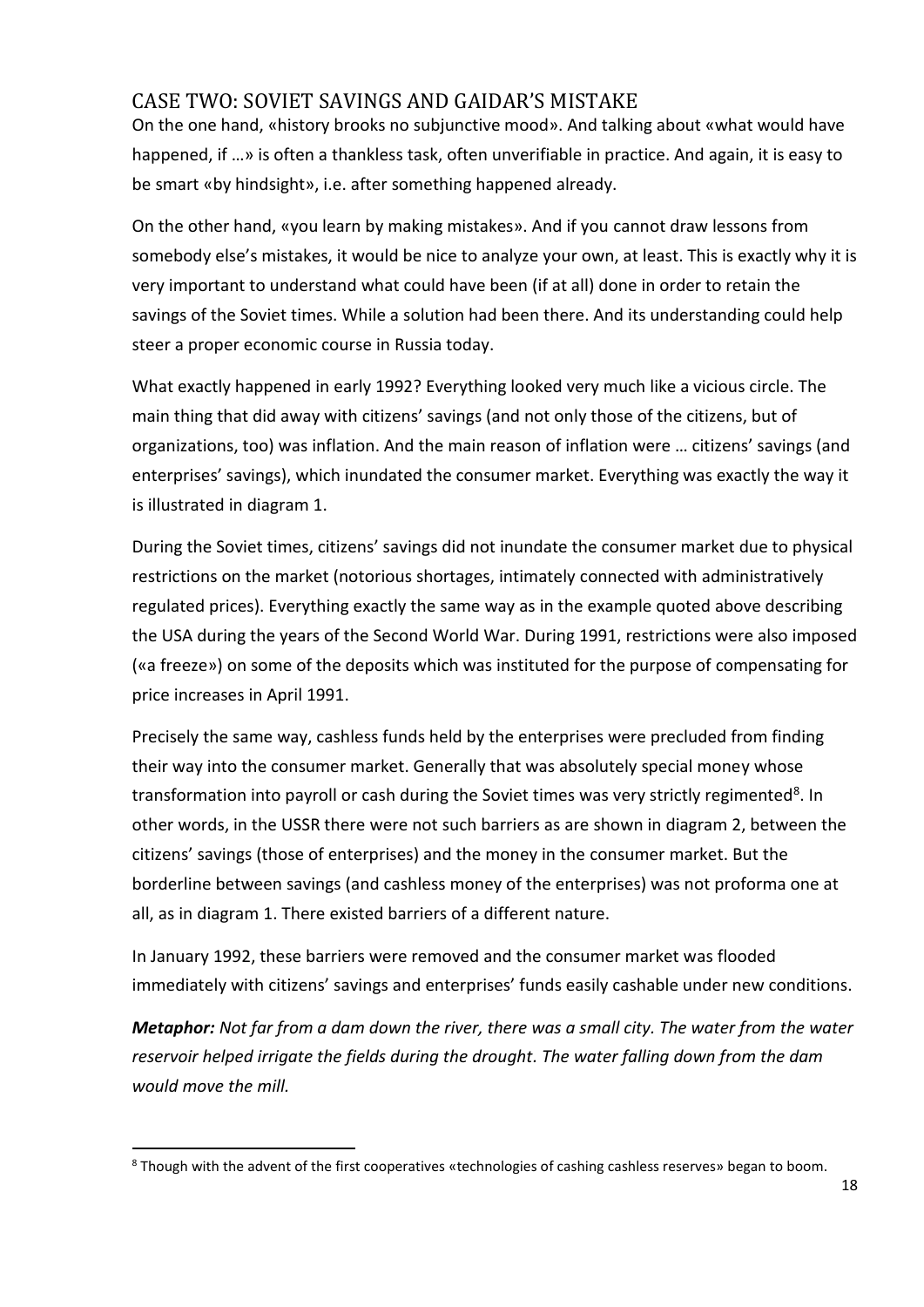*A new Ruler came, and blew up the dam. The city was swept off by the water flooding it. Many people were injured and killed. The mill stopped operating. During the time of the drought which set in soon, there was nothing to irrigate the fields with. Some of the dwellers left these parts for ever in search of a better life.* 

*In reply to all reproofs, the Ruler said: «This "water overhang" always hung over you. Only thanks to me after the blowing up of the dam were you able to understand that it was dangerous. Though instead of that, this reservoir is no longer there and you can enjoy all the beauties of quiet life without "water overhang"».* 

The cause of the hideous inflation in 1992 was not the money overhang in the form of citizens' savings (and the enterprises' cashless funds), it was the fact that all the barriers between money in the consumer market and these savings were destroyed. It is amazing that Gaidar's supporter, Vladimir Nazarov, even credits Gaidar with destruction of these «dams».

In April 1991, in the course of the so called «Pavlov's reforms» the prices were significantly jacked up. In order to prevent citizens' deposits from devaluating, it was decided to compensate for that devaluation. However, one [was not supposed](http://russia.bestpravo.ru/fed1991/data01/tex11955.htm) to take advantage of this compensation – they were credited to special compensation accounts, from which you were allowed to take money only 3 years later (i.е. in 1994).

But «thanks to» Gaidar, all and various «dams» were done away with, preventing the flow of money from flooding the goods market and letting inflation spiral out of control. This one was also destroyed, about which Nazarov and Rodionov (2012) [write,](http://myths.gaidarfund.ru/articles/1452) as an outstanding achievement under Gaidar's belt. «Е.Т. Gaidar and B.N. Yeltsin did not give up on compensations, on the contrary, they opened access for citizens to compensation accounts, which were denied to people by the Soviet leadership, for a period of 3 years». The same book quotes the words said by Gaidar himself: «… I did not freeze the people's savings, I unfroze people's savings. If there was someone who froze the people's savings, it was Valentin Sergeevich Pavlov, the last Prime Minister of the Soviet Union. He indeed froze the people's savings when he raised prices in the spring of 1991. I unfroze them»

Everything is understood by comparison. We have already said above that the system of savings in the USA is very stable and it can «be blown up» only from inside, for example, by refusing to repay debts. But there is one more way: «the Gaidar way». Let us now imagine how it could have transpired.

#### **Oil painting:**

- The US economy develops problems (something like the 2008 crisis would quite suit to serve as an example)
- All the reins of economic power in the USA are obtained by someone like Gaidar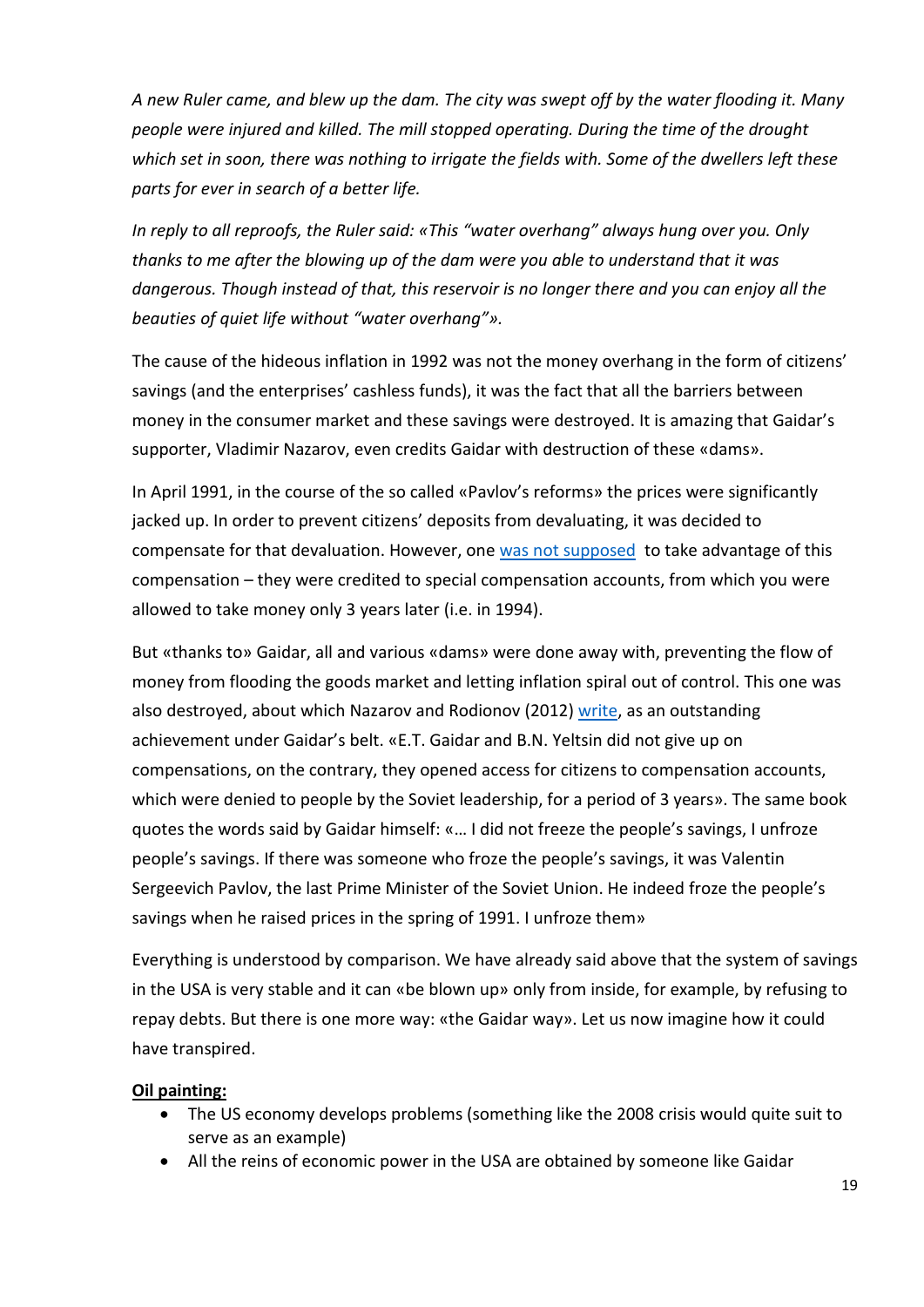- It is announced that US large government debt is the main problem
	- o «Our government debt in the amount of 18 trillion USdollars exceeds our annual GDP!»
	- $\circ$  «Such a debt has piled up as a result of previous administrations' populism!»
- Existence of barriers between savings and the money supply (see diagram 2) is declared to be a «freeze» of savings, which (unfairly) was conceived of by previous authorities.
- It is announced that all the savings «are to be unfrozen». For this purpose, all the bonds in no time are converted to dollars in cash

o «Market will show what really these savings are worth» What happens next?

- As we have already mentioned, the money supply in the USA now amounts to approximately 12 trln. dollars. The 18 trln. USdollars suddenly added to them accelerate inflation to unheard-of levels.
- The fire of inflation does not «burn up» the savings only, it also «burns up» money supply. As it is nominally expanding, in terms of its real purchasing power it drastically «contracts».
- The economy keeps on sinking deeper and deeper into the depths of the crisis.

*«The market itself has shown what Soviet American citizens' savings are worth: they were worth exactly as much as one could purchase for socialist illusions» (this is a slightly modified quotation from Nazarov which was cited above).*

The reader can come up with the title for the painting himself.

### <span id="page-20-0"></span>CASE TWO, CONTINUATION: SOVIET SAVINGS – THE RIGHT SOLUTION

Did there exist the right solution in Russia for the problem of the citizens' «Soviet» savings? Yes, there did. The right solution would have been the decisive transition to the configuration which is depicted in diagram 2. To do this, only two steps would have had to be made:

- **Step One.** Convert all the citizens' savings and the companies' cashless funds to long term bonds of the Bank of Russia (for example, 5, 10, 15, 30 years), to be indexed every year (or more often) by the level of consumer inflation.
- **Step Two.** Set up trading infrastructure to trade in these bonds.

Please note that Step One without Step Two only means «freezing» of deposits (for the same periods as above: 5, 10, 15, 30 years) without option to use them. This, of course, cannot be recognized to be fair (though even such a scenario is better that what actually transpired).

If it is allowed to trade in such bonds and the relevant infrastructure has been put in place, then the people who are desperate for money can sell their bonds. Besides, as illustrated in diagram 2 and in the case about the US government's debt, this does not bring about inflation, and, on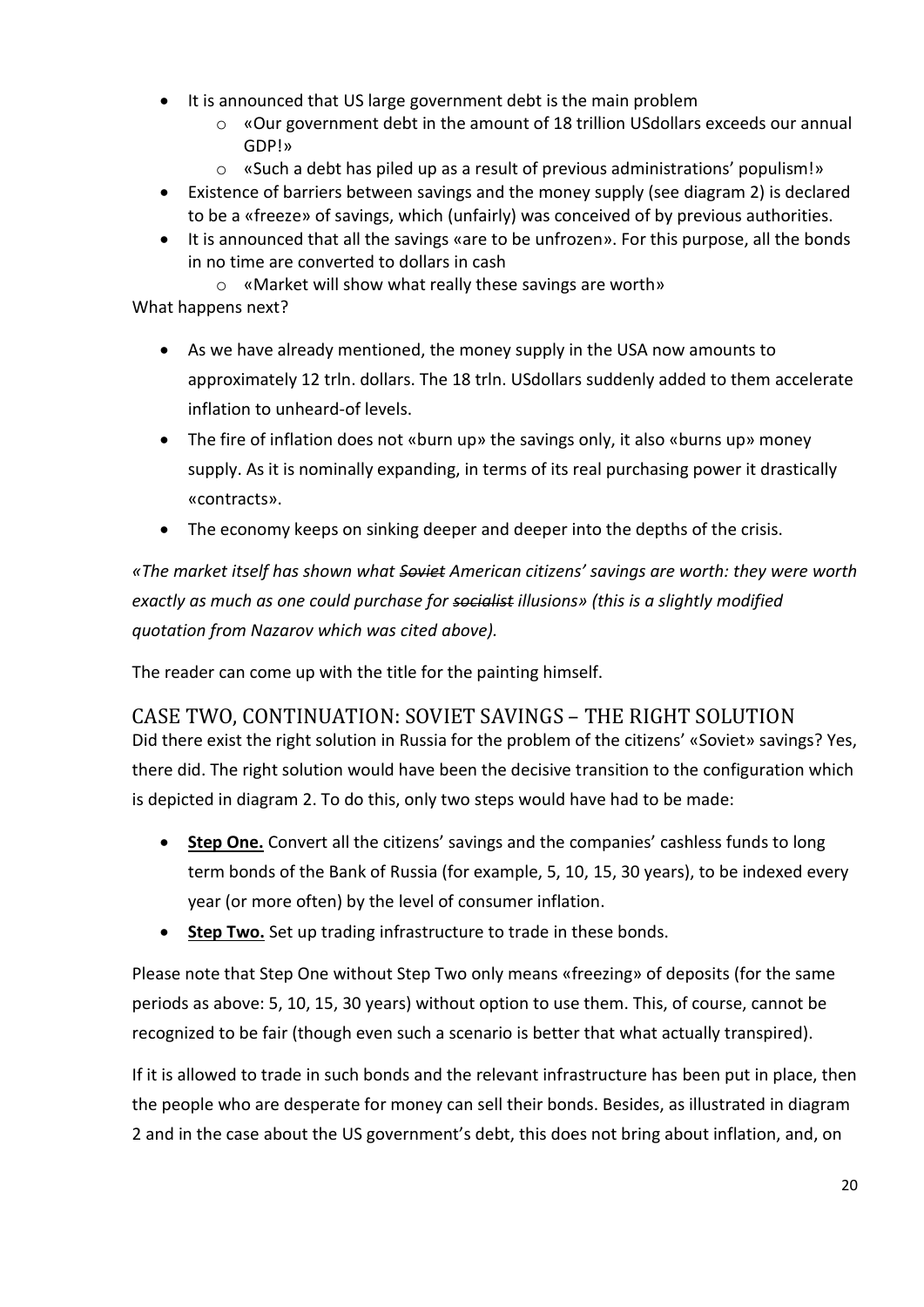the contrary, generates demand for (cash) money, which only strengthens the local currency and the monetary system.

These two steps would allow multiple problems to be solved right away:

- 1. There would be no inflation, caused by liquidation of savings and the cashing of the enterprises' funds.
- 2. The citizens who need money badly would be in a position to obtain cash by selling off their savings in the form of bonds.
- 3. Other citizens, who hold surplus cash, instead of brining «pressure» to bear on the consumer or foreign exchange market, would be able to purchase these bonds relying on interest revenue and establishing long term savings.
- 4. The enterprises would also be in a position to sell their bonds or to obtain, by pledging these bonds, credit facilities of the Central Bank or granted by commercial banks.
- 5. The stock market of Russia would be given a powerful impetus (in reality it got the first noticeable impetus much later, only with the beginning of the so called «Pyramid of State Treasury Bonds»)
- 6. Provision could have been made for a possibility of using savings as bonds in the process of privatization.
- 7. The Bank of Russia would have had an opportunity of regulating the money supply in the country (by buying or selling bonds) and would have had a market index of money supply sufficiency (high yield in the bonds market is a sign of money shortage).

To be quite fair, it must be stressed that transition to market was necessary. It was exactly the lack of market relations in the USSR that resulted in a situation where citizens' huge savings were not perceived by anyone to be potential demand. We have mentioned above that many solvent buyers are «paradise» for the entrepreneur. It is just that in the USSR, alas, there were not enough entrepreneurs.

An idiosyncratic collision developed: the transition to market relations opened up opportunities for entrepreneurs, but the principal opportunity (in the form of customers' demand) was reduced by orders of magnitude for many long years.

There is once more nuance which is worth paying consideration to. It is proposed that the bonds be issued by the Bank of Russia rather than by the government (Finance Ministry). The difference consists in the fact that the Finance Ministry is constrained in its actions by the framework of the budget. But there is no need at all to spend budgetary money on this. In the rendering of the Central Bank, the operation becomes similar to the process of exchanging money during denomination. In January 1998, in exchange for old banknotes people were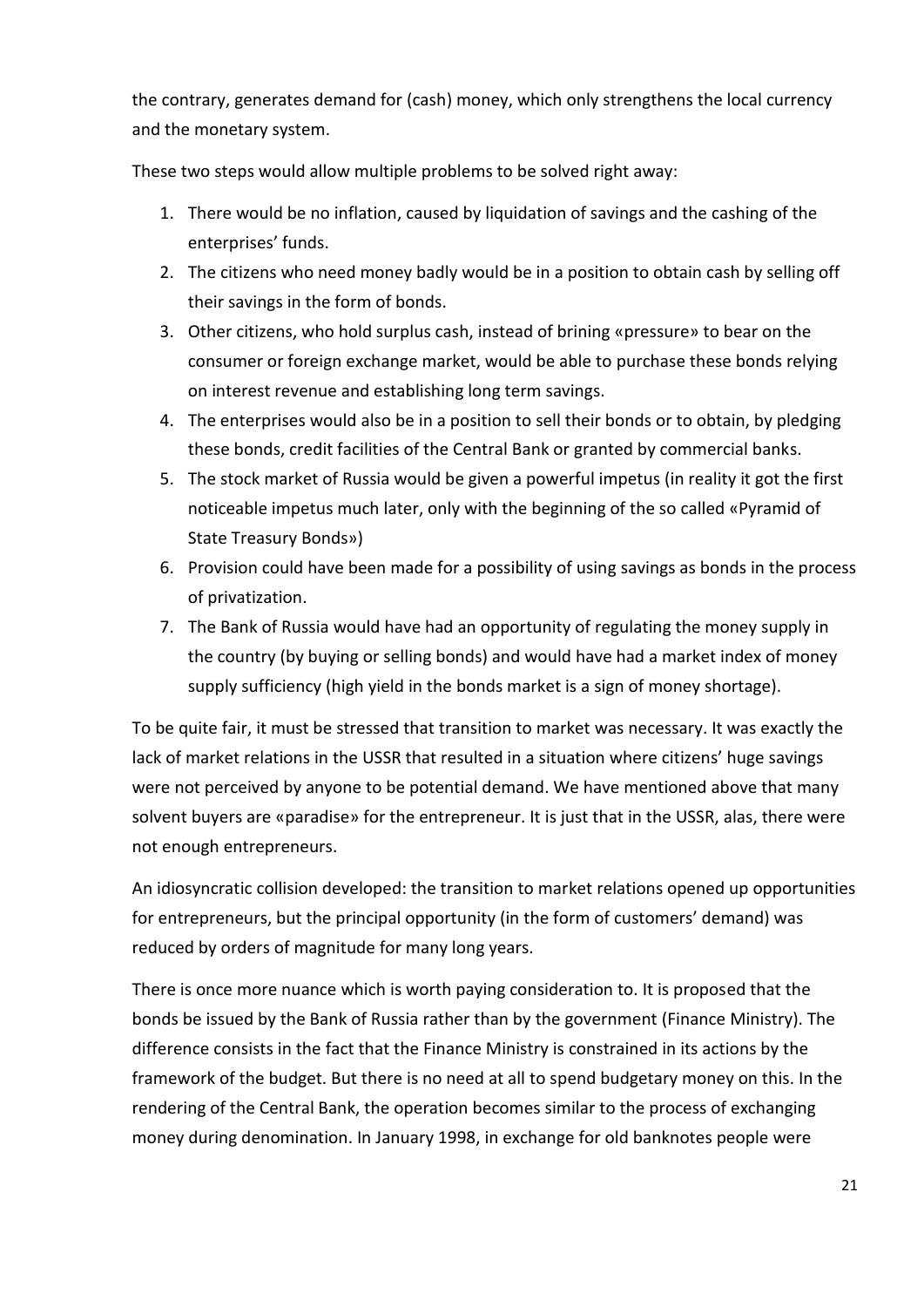issued the banknotes which were equivalent in terms of purchasing power but with lesser number of zeroes. Same goes for the proposed scheme: people, instead of their deposits, would have been offered (instead of banknotes) bonds equivalent in value like banknotes with increasing (in line with inflation) number of zeroes.

When this article was being prepared for printing, interesting [news](http://top.rbc.ru/finances/20/08/2015/55d5c7599a7947c0024dcae6) arrived. President of Kazakhstan **Nursultan Nazarbaev** tasked the National Bank of Kazakhstan (note, not the Government!) with making compensation, similar to the one described by us: «I hereby task the National Bank with implementing the mechanism of compensation for term deposits of the physical persons which have been opened in the tenge as at August 18-th 2015»

### <span id="page-22-0"></span>CONCLUSIONS FOR PRESENT DAY RUSSIA

Let us try to frame two practical pieces of advice for Russia's leadership.

### <span id="page-22-1"></span>FOR SAVINGS TO GROW IN RUSSIA, IT IS REQUIRED THAT INSTRUMENTS BE CREATED

Growth of the population's savings (and not only that of the population) in Russia is not only needed for economic growth but it is quite possible. For that, it would be only necessary to create relevant instruments and to sell them. By the instruments, securities are understood which should be reliable and should not cause doubts in investors' minds.

Such securities could be well issued by the Central Bank (as it is not constrained by budgetary limitations) and this fits quite snugly into the Bank's obligation to maintain prices stability and regulate the quantity of money in the economy (including liquidity of the banking system).

The key requirements applying to these securities are just the following three: they must be nominated in Rubles; they must be «long»<sup>9</sup>; they must protect investors from key risks, inherent in Ruble denominated investments. Specific types of such securities may be determined in the course of consultations with market players, i.е. as a result of, as it were, marketing studies. But «on top of one's mind» there are ideas of such securities as the following ones, for example:

- 1. **«Inflation Protection»** Bonds of the Bank of Russia whose nominal value is regularly indexed in accordance with the data on consumer inflation.
- 2. **«Ruble equivalent of the dollar»** 10 . Bonds of the Bank of Russia whose nominal value changes with the change in the USdollar's exchange rate.

<sup>&</sup>lt;sup>9</sup> Now the Central Bank is in a position to issue the Bonds of the Bank of Russia for a period of up to 5 years. <sup>10</sup> In essence, by the sales price of «foreign exchange» Bonds of the Bank of Russia, the Central Bank would be setting a benchmark for the foreign exchange rate using Ruble resources only. For example, if the Bonds of the Bank of Russia «Ruble equivalent of the dollar» are to be sold by the Central bank at a price of, say, 50 Rubles or at any other price below the current exchange rate of the dollar at 69 Rubles (as at August 23-rd 2015), the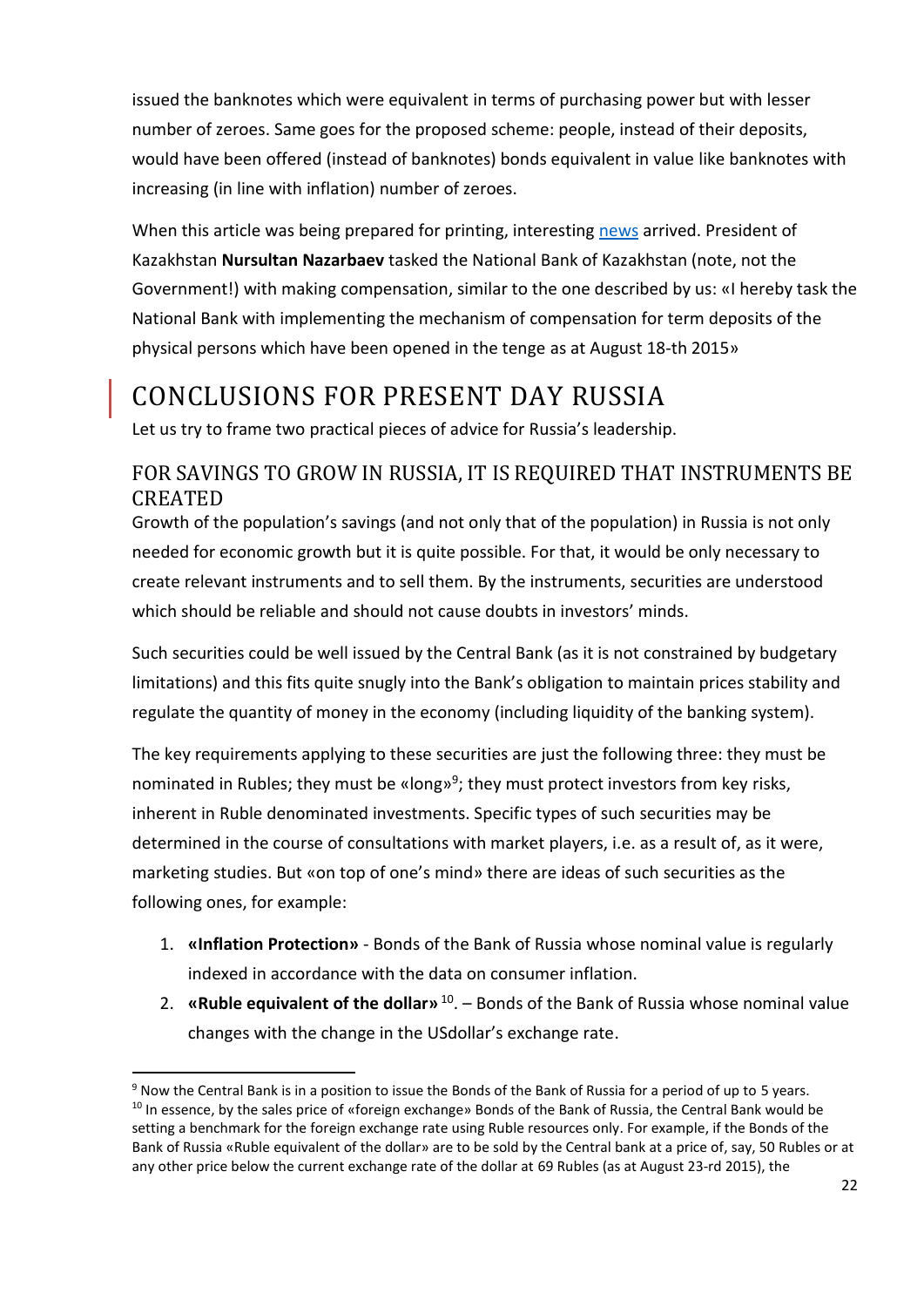- 3. **«Ruble equivalent of the euro»** Bonds of the Bank of Russia whose nominal value changes with the change in the Euro's exchange rate.
- 4. **«Ruble Basket of Currencies»** Bonds of the Bank of Russia whose nominal value changes with the change in the basket of currencies calculated in a definite manner

Let us consider a numerical example. Let us assume that the Central Bank is to sell 7 trln Rubles' worth of such instruments. (Right away the question comes up  $-$  and for what money will they be bought? Answer: the same money for which foreign exchange is bought, for example. At the end of the day, this is only a matter of the price, i.e. discount, with which the securities will be offered for sale). And then the following benefits will be achieved:

- Pressure on the foreign exchange market will ease up (the situation may even «turn around» - an inflow of foreign exchange will set in).
- The volume of «long» money in the economy will go up by 7 trln. Rubles
- The so called «pledge base» would grow by 7 trln. Rubles, which, firstly, would allow the banks, virtually without risk, to provide credit facility to holders of the Bonds of the Bank of Russia for a long period of time, and, secondly, allow the banks themselves to obtain credit facilities from the Central Bank against the pledge of the Bonds of the Bank of Russia.
- The Central Bank would be provided with the opportunity of carrying out an additional issue of 7 trln. Rubles without any threat to cause inflation
- The GDP would grow (only thanks to this operation) by 7 trln. Rubles (and this would be about 10% of the GDP)

When, during a definite period of time, the volume of the Bonds of the Bank of Russia in the market reaches and exceeds the money supply volume М2, Russia's financial system will acquire previously unheard-of stability (see above the case about the US government debt).

<span id="page-23-0"></span>«REVIVAL» OF SOVIET SAVINGS IS DOABLE AND THIS IS GOOD FOR RUSSIA It is often that the past mistakes cannot be rectified. Fortunately, Gaidar's mistake, which culminated in annihilation of savings, is corrigible (unlike the warped fates of people in the 1990-s in Russia).

However weird it may seem, but Russia's recognition of the debt to the citizens who had savings during the times of the USSR, is good for Russia herself. Such a step, in case it is

arbitration operations of the market players will result in the exchange rate close to the level of 50 Rubles per dollar beginning to establish itself also in (spot) foreign exchange market. Apart from that, for this equivalent of «currency intervention» the Central Bank will be using the infinite resource of Rubles in the form of hypothetical «printing press» rather than the foreign exchange resource (which is constrained by foreign exchange reserves)(also see [Blinov, 2](http://expert.ru/2015/01/15/sekretyi-stabilnogo-kursa-rublya/)015с)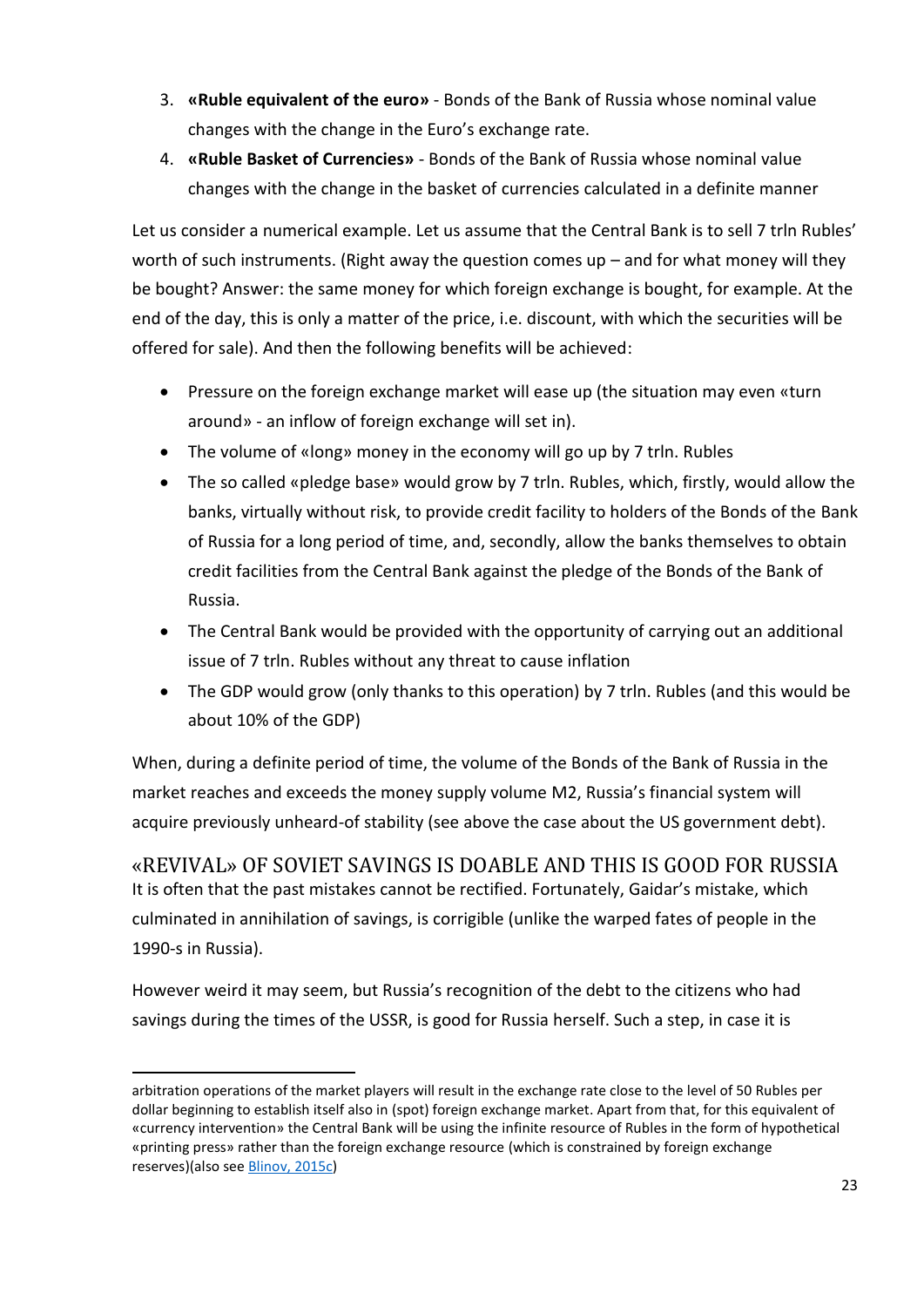properly implemented, would give Russia tremendous advantages compared to the current situation:

- Firstly, this way, the «longest» money would be created very quickly the President has been speaking about and which the Russian economy is so badly short of.
- Secondly, virtually the same robust and invulnerable to external impacts system as was described above in the case about the US government debt would be put in place
- And last but not least historic justice would thus be done to those who lost their savings (justice to their heirs).

**What amount are we talking about?** Unfortunately, the amount of the savings accumulated as of the time that the USSR collapsed, is unknown to me. Let us try to use as reference the data quoted by Illarionov and Nazarov which were given above. According to the [data](http://www.forbes.ru/sites/default/files/Tablica_vklady.doc) given by Nazarov the «money overhang» (surplus quantity of money over and above the stock of goods) as at the end of 1990 constituted 490 bn. Rubles. According to Illarionov (see table 2), the similar indicator made up 259 bn. Rubles. Let us assume for our calculations the amount of savings at the end of 1990 to be equal to the sum of **260-490 bn.** Rubles.

If one Ruble as at the end of 1990 is to be indexed in line with the [index of consumer](http://www.gks.ru/free_doc/new_site/prices/potr/tab-potr1.htm) prices and include denomination of 1998 («deletion» of three zeroes), that Ruble will then convert to 86 Rubles of July 2015<sup>11</sup>. For example, if as at the end of 1990, a Soviet Savings Bank deposit was 1 thousand Rubles, then (if this deposit is indexed) as at July 1-st 2015, it would equal 86 thousand Rubles.

Basic calculation (multiplying by 86) shows that 260-490 bn. Rubles of the end of 1990 equal (in the case of their indexation) the amount of **22 – 42 trln. Rubles (**present day Rubles) (July 2015). For comparison: GDP of Russia in 2014 amounted to 72 trln. Rubles, money supply М2 in Russia (as at July 1-st 2015) made up 32.5 trln. Rubles. That is, the amount of savings can be comparable to the money supply and the volume of the GDP.

The exact number is unimportant to us. In any case, the technology of calculation is understandable – determining the amount as of a specific date in the past, and then indexing it. For the sake of clarity of the example, let us opt for the amount of **42 trln. Rubles**.

If the Bonds of the Bank of Russia in the above mentioned amount are issued (to be indexed and long term) and transferred into ownership by the people who lost their savings as a result

 $11$  Formally the process of deposit compensation is now in progress. But it is limited by the age of the depositors and compensates for a paltry fraction of the losses. Thus by 2015 compensations will have been paid to the citizens born in 1945 (70 years of age) and older. Per 1 Ruble deposited as at June 1991, 3 present day Rubles will be paid (when indexed in line with the consumer price index, it would have required 43 Rubles).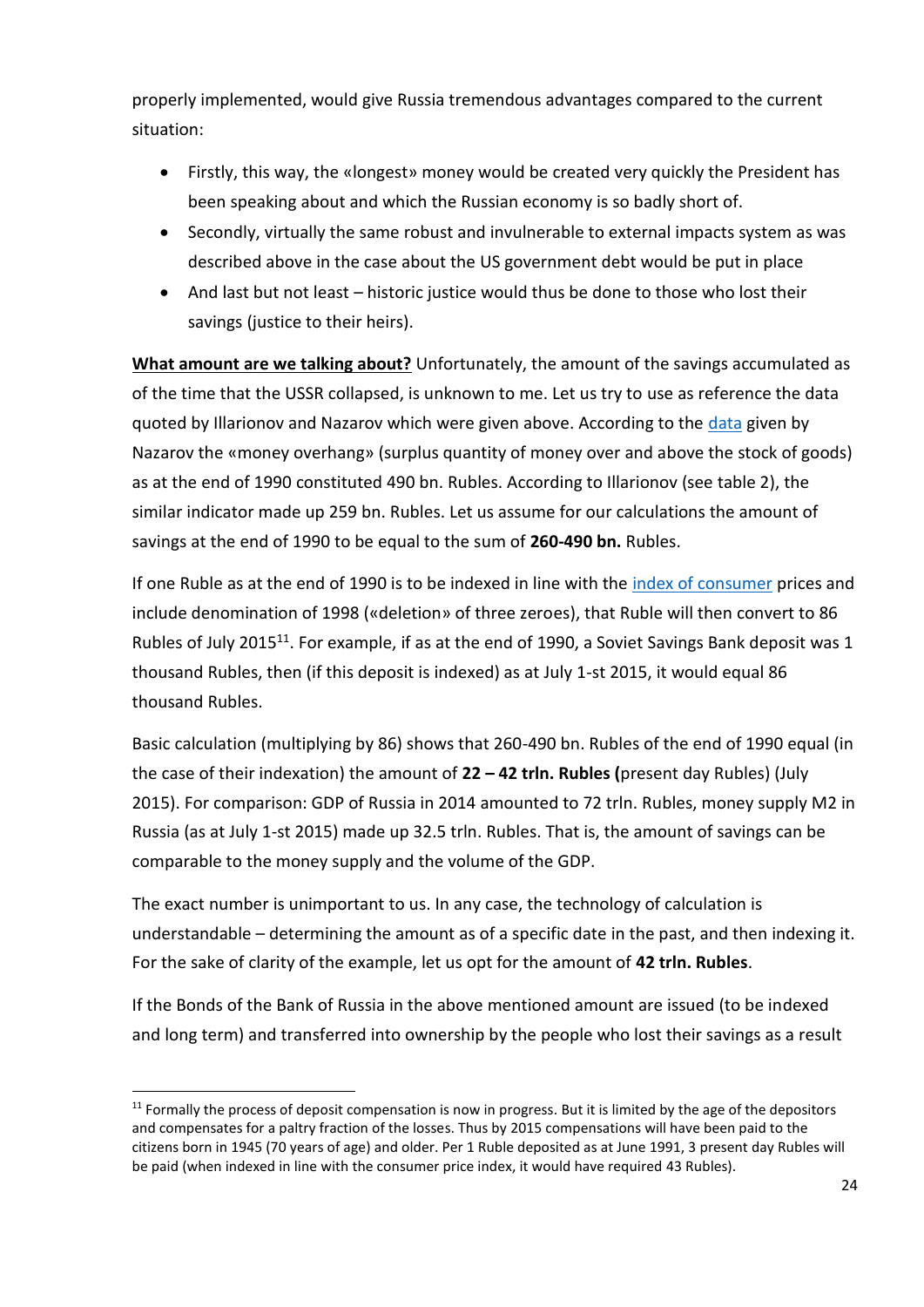of the Gaidar reforms and if free circulation of these bonds in the exchange is organized, this will then be a solution of the issue.

It would require time for such technicalities as issue of deposits and, for example, searching for heirs. But for these savings to work, they (until complete settlement of debts) can be managed by an ad hoc foundation or one of the existing institutions (for example, VEB, Russian State Bank for Development).

And thus justice will be done; the Russian stock market will then become more conspicuous in size; the volume of «long» money in the economy will grow by 42 trln. Rubles; there will arise an additional demand for Rubles (which will be a factor instrumental in making the Ruble stronger).

It should be specially mentioned that the redemption period for the bonds must not be focused on one «point». The bonds have to be different: five- , ten- , fifteen- , thirty year bonds. Secondly, work aimed at managing savings in the form of such bonds must be done on an ongoing basis. The task of the regulator is to «spread» the obligations time-wise, for bond payments to be effected at as uniform a frequency as possible.

# <span id="page-25-0"></span>CONCLUSION

We have seen that savings play an enormous positive role in the development of the economy. And accumulation of savings as well as their subsequent expenditure contribute to the GDP growth. Besides, savings help get rid of inflation. They also facilitate investments thanks to appearance of «long» money in the financial system.

However, improper management of savings on the part of the economic authorities may not only cause citizens and organizations to lose their savings but also lead to acceleration of inflation, reduction in purchasing power of all the money in the financial system and to very serious problems in the economy.

It was precisely the mistakes in the management of citizens' and enterprises' savings when reforms were carried through by Egor Gaidar and his like-thinkers that resulted almost in full loss of citizens' savings. As a result of these mistakes, the Russian economy suffered disastrously. As a consequence, people also suffered, their living standards lowered, birth rate declined. All this could not but tell on the internal political stability of the country, on Russia's prestige on the international scene in the 1990-s.

Since then more than 20 years have passed by. Many things cannot be reinstated but there is a way of restoring savings to the public. And this can be done with a benefit for the Russian economy.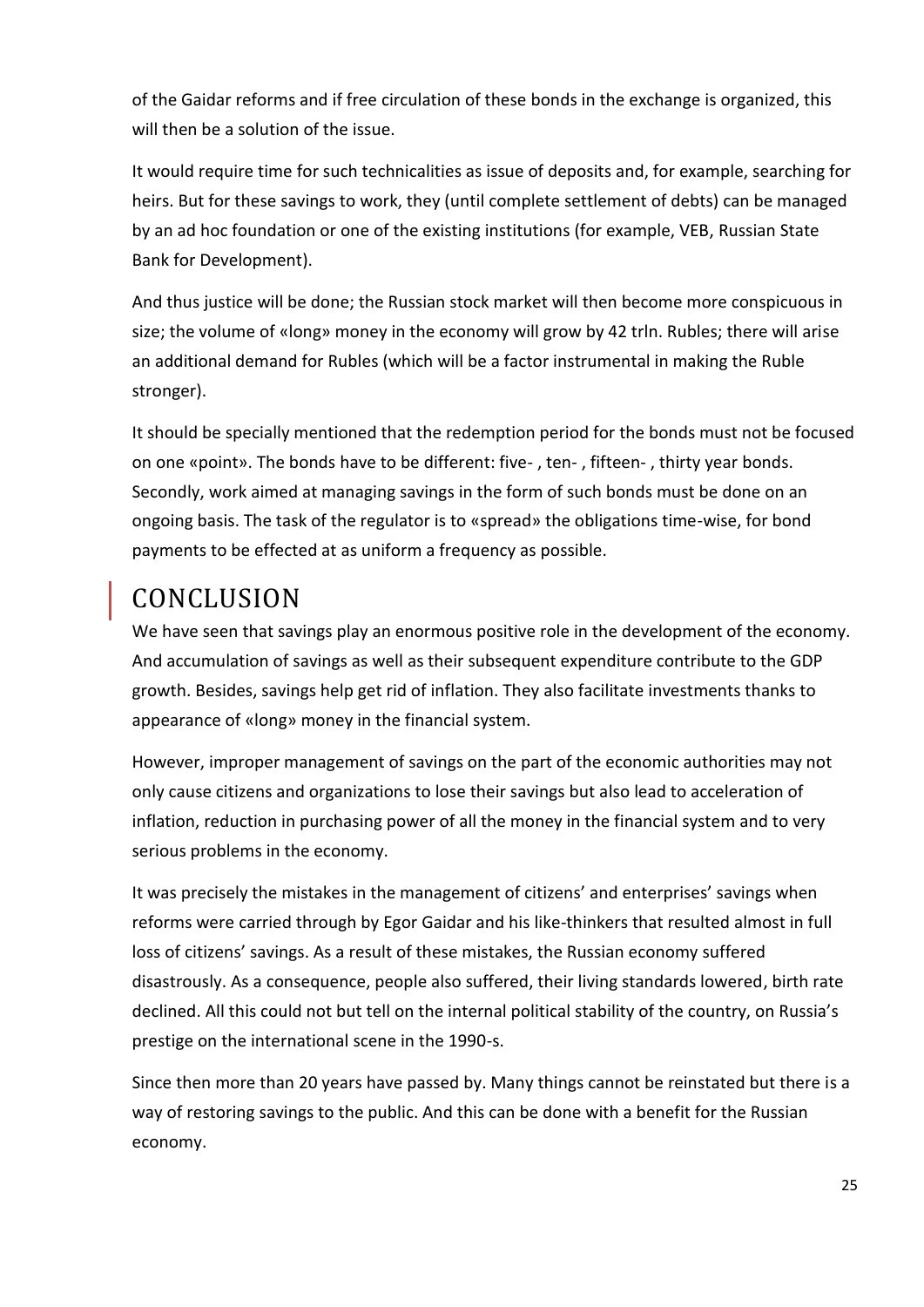Regardless of the desire to restore the Soviet savings, the economic authorities can make several simple steps, which would enhance reliability of citizens' and enterprises' savings. In this case, the Russian financial system would become much more stable.

### **References:**

Blinov, S., 2015a. «Achilles' Heel of Smooth Devaluation», web site Expert.ru, 03.01.2015. <http://expert.ru/2015/01/3/grabli-plavnoj-devalvatsii/>(in Russian)

Blinov, S., 2015b. «Dr. Kudrin's Mistake», «Expert» Magazine No.23 dated 01.06.2015, <http://expert.ru/expert/2015/23/oshibka-doktora-kudrina/>(in Russian)

Blinov, S., 2015c. «Secrets of the Ruble's Stable Exchange Rate», «Expert Online», 15.01.2015. <http://expert.ru/2015/01/15/sekretyi-stabilnogo-kursa-rublya/>(in Russian)

Gaidar, Е. 1996. «Days of Defeats and Victories», М. Vagrius. Chapter 7 of this book is available via the following link<http://www.iep.ru/files/persona/gaidar/Gosudarstvo/7.pdf>(in Russian)

lllarionov, А. 2013. «Government in Debt: How Were Citizens' Savings Destroyed At the USSR Savings Bank», Forbes.ru, [http://www.forbes.ru/mneniya-column/makroekonomika/238749](http://www.forbes.ru/mneniya-column/makroekonomika/238749-gosudarstvo-v-dolgu-kak-unichtozhili-sberezheniya-grazhdan-v-sb) [gosudarstvo-v-dolgu-kak-unichtozhili-sberezheniya-grazhdan-v-sb](http://www.forbes.ru/mneniya-column/makroekonomika/238749-gosudarstvo-v-dolgu-kak-unichtozhili-sberezheniya-grazhdan-v-sb) (in Russian)

Nabiullina, E., 2015. Speech in the State Duma of the Russian Federation During Discussion of the Draft Resolution of the State Duma "On Annual Report of the Central Bank of the Russian Federation for the Year 2014", Official Web Site of the State Duma, <http://transcript.duma.gov.ru/node/4307/>(in Russian)

Nazarov, V. 2013. «Soviet Pyramid: Why Were Bank Deposits of USSR Citizens a Hoax?», Forbes.ru, [http://www.forbes.ru/mneniya-column/istoriya/234847-sovetskaya-piramida](http://www.forbes.ru/mneniya-column/istoriya/234847-sovetskaya-piramida-pochemu-vklady-grazhdan-sssr-byli-fiktsiei)[pochemu-vklady-grazhdan-sssr-byli-fiktsiei](http://www.forbes.ru/mneniya-column/istoriya/234847-sovetskaya-piramida-pochemu-vklady-grazhdan-sssr-byli-fiktsiei) (in Russian)